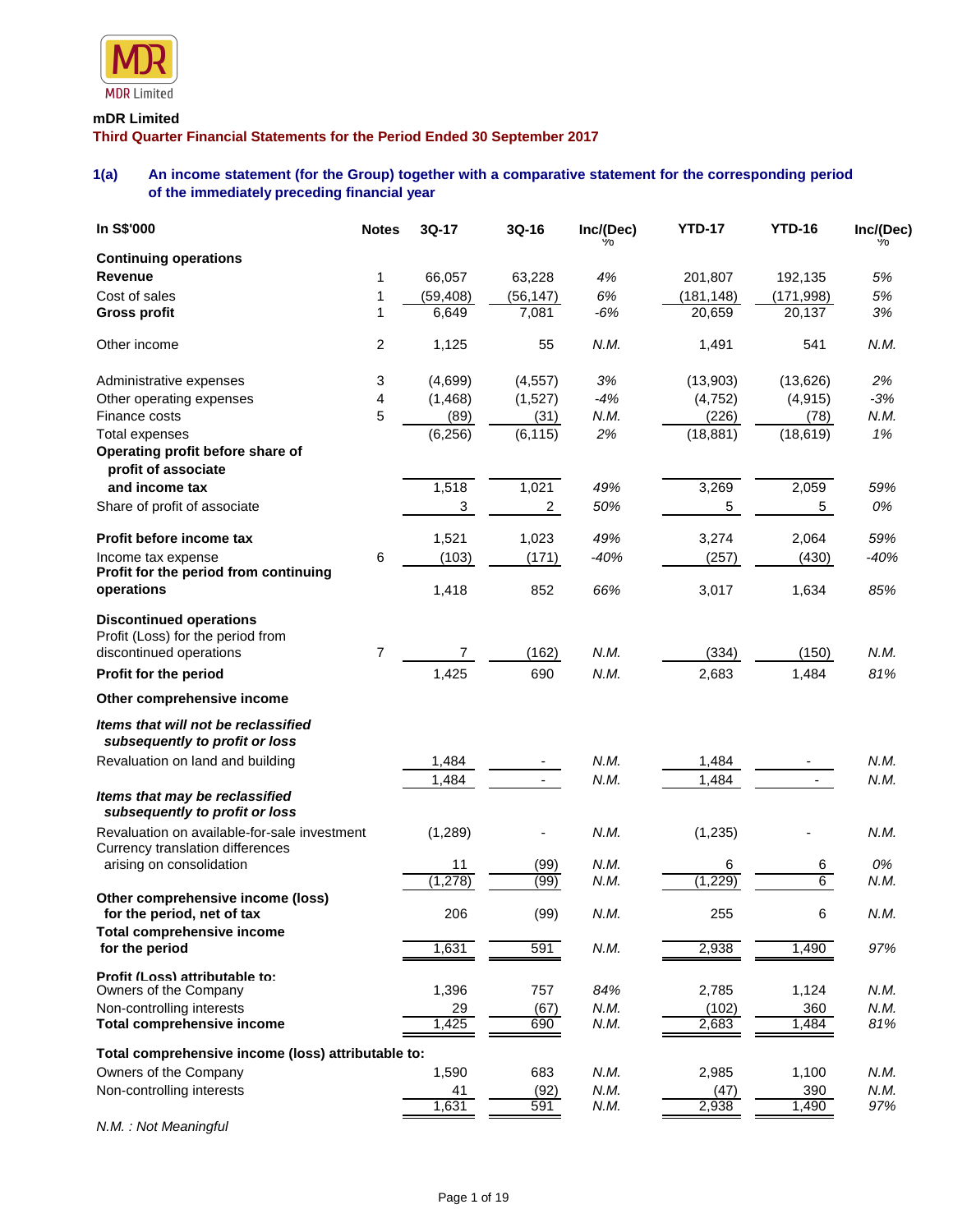### **1(a)(i) Breakdown and explanatory notes to the income statement**

### **Note 1** Revenue, cost of sales and gross profit

The Group operates in three business segments – After Market Services (AMS), Distribution Management Solutions (DMS) and Digital Inkjet Printing for Out-Of-Home Advertising Solutions (DPAS).

The breakdown of revenue and cost of goods sold are as follows:

| In S\$'000         | 3Q-17     | 3Q-16     | <b>YTD-17</b> | <b>YTD-16</b> |
|--------------------|-----------|-----------|---------------|---------------|
| Revenue            |           |           |               |               |
| AMS                | 5,908     | 7,542     | 20,087        | 22,559        |
| <b>DMS</b>         | 58,362    | 53,868    | 176,198       | 164,320       |
| <b>DPAS</b>        | 1,787     | 1,818     | 5,522         | 5,256         |
|                    | 66,057    | 63,228    | 201,807       | 192,135       |
| Cost of goods sold |           |           |               |               |
| AMS                | (4, 160)  | (5,688)   | (14, 941)     | (17, 423)     |
| <b>DMS</b>         | (53, 946) | (49, 195) | (162, 290)    | (150, 940)    |
| <b>DPAS</b>        | (1, 302)  | (1, 264)  | (3, 917)      | (3,635)       |
|                    | (59, 408) | (56, 147) | (181, 148)    | (171,998)     |
| Gross profit       |           |           |               |               |
| AMS                | 1,748     | 1,854     | 5,146         | 5,136         |
| <b>DMS</b>         | 4,416     | 4,673     | 13,908        | 13,380        |
| <b>DPAS</b>        | 485       | 554       | 1,605         | 1,621         |
|                    | 6,649     | 7,081     | 20,659        | 20,137        |
| GP%                |           |           |               |               |
| AMS                | 30%       | 25%       | 26%           | 23%           |
| <b>DMS</b>         | 8%        | 9%        | 8%            | 8%            |
| <b>DPAS</b>        | 27%       | 30%       | 29%           | 31%           |
|                    | 10%       | 11%       | 10%           | 10%           |
|                    |           |           |               |               |

Gross margin for AMS increased from 25% to 30% quarter-on-quarter and from 23% to 26% year-on-year, mainly due to the change in repair mix with higher volume of in-of-warranty repair jobs for consumer electronic products.

However, gross margin for DPAS declined from 30% to 27% quarter-on-quarter and from 31% to 29% year-onyear, mainly resulted from higher depreciation costs with the purchase of leasehold property and machinery which were classified under cost of goods sold.

### **Note 2** Other income consists of the following:

| In S\$'000                  | $3Q-17$ | $3Q-16$ | <b>YTD-17</b> | <b>YTD-16</b>            |
|-----------------------------|---------|---------|---------------|--------------------------|
| Interest income             | 540     | 40      | 678           | 125                      |
| Dividend income             | 317     |         | 384           | $\overline{\phantom{0}}$ |
| Rental income               | 6       |         | 6             | 6                        |
| Bad debts recovered - trade | 226     |         | 226           | 12                       |
| Liabilities written back    |         |         |               |                          |
| Wage credit                 |         |         | 121           | 314                      |
| PIC payout                  | 13      |         | 13            | $\overline{\phantom{0}}$ |
| <b>Others</b>               | 22      | 15      | 62            | 84                       |
|                             | 1.125   | 55      | 1.491         | 541                      |

The increase in interest income was mainly due to interest earned from the \$5.0 million loan extended to a third party.

Dividend income pertains to dividends earned from marketable securities.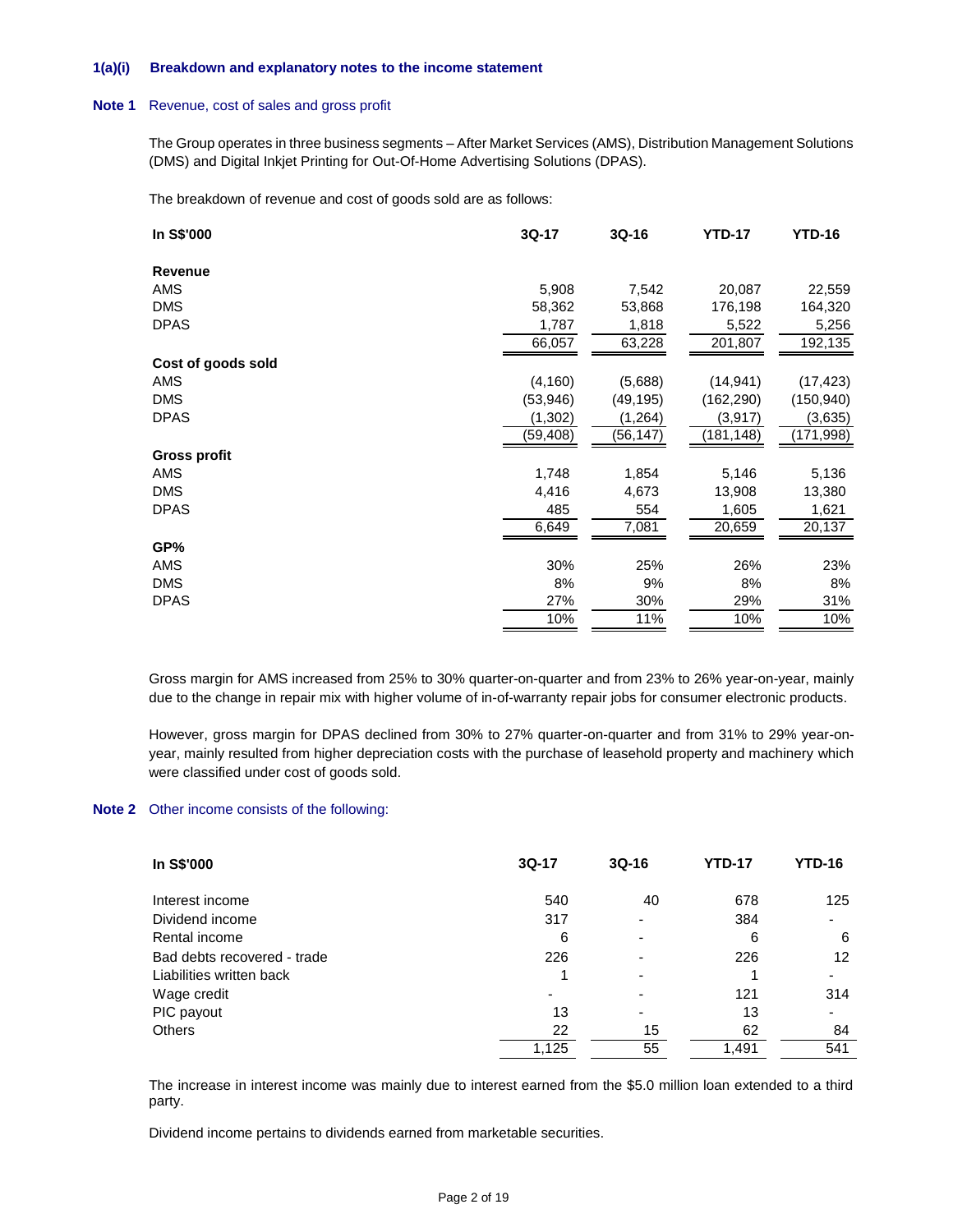### **Note 3** Administrative expenses

The administrative expenses comprise mainly staff cost.

| In S\$'000                            | $3Q-17$ | $3Q-16$ | <b>YTD-17</b> | <b>YTD-16</b> |
|---------------------------------------|---------|---------|---------------|---------------|
| <b>Staff Cost</b>                     |         |         |               |               |
| AMS                                   | 1.122   | 1,201   | 3,501         | 3,708         |
| <b>DMS</b>                            | 1,768   | 1,888   | 5,535         | 5,561         |
| <b>DPAS</b>                           | 217     | 151     | 627           | 513           |
| Management and HQ support staff costs |         |         |               |               |
| (including Directors' fees)           | 750     | 632     | 1,959         | 1,752         |
|                                       | 3,857   | 3,872   | 11,622        | 11,534        |

AMS recorded a 10% declined in repair volume in 3Q-17 compared to 3Q-16; as such AMS staff costs had decreased accordingly, due to lower headcount required to support the operation.

## **Note 4** Other operating expenses

# Other operating expenses consist of the following:

| In S\$'000                                             | 3Q-17 | $3Q-16$ | <b>YTD-17</b> | <b>YTD-16</b> |
|--------------------------------------------------------|-------|---------|---------------|---------------|
| Rental expenses                                        | 1,089 | 1,240   | 3,584         | 3,722         |
| Depreciation expenses                                  | 191   | 160     | 546           | 538           |
| Plant and equipment written off                        | 40    | 5       | 42            | 74            |
| Loss (Gain) on disposal of plant and equipment         |       | 3       | (46)          | (3)           |
| Reversal of impairment on plant and equipment          |       |         |               | (1)           |
| (Reversal of) Allowance for doubtful trade receivables | (9)   | 50      | 5             | 50            |
| Bad debts written off - trade                          |       | 2       | 2             | 2             |
| Bad debts written off - non-trade                      |       | 13      |               | 13            |
| Allowance for inventories                              | 132   | 119     | 377           | 308           |
| Reversal of shop closure costs                         |       | (3)     |               | (3)           |
| Foreign exchange loss (gain)                           | 24    | (62)    | 242           | 215           |
|                                                        | 1,468 | 1,527   | 4,752         | 4,915         |

Higher allowance for inventories in 3Q-17 was mainly due to the higher stock provision made against its inventory.

# **Note 5** Finance costs

Finance cost comprises interests on finance leases and bank borrowings.

### **Note 6** Income tax expense

The tax provision is calculated for profitable subsidiaries.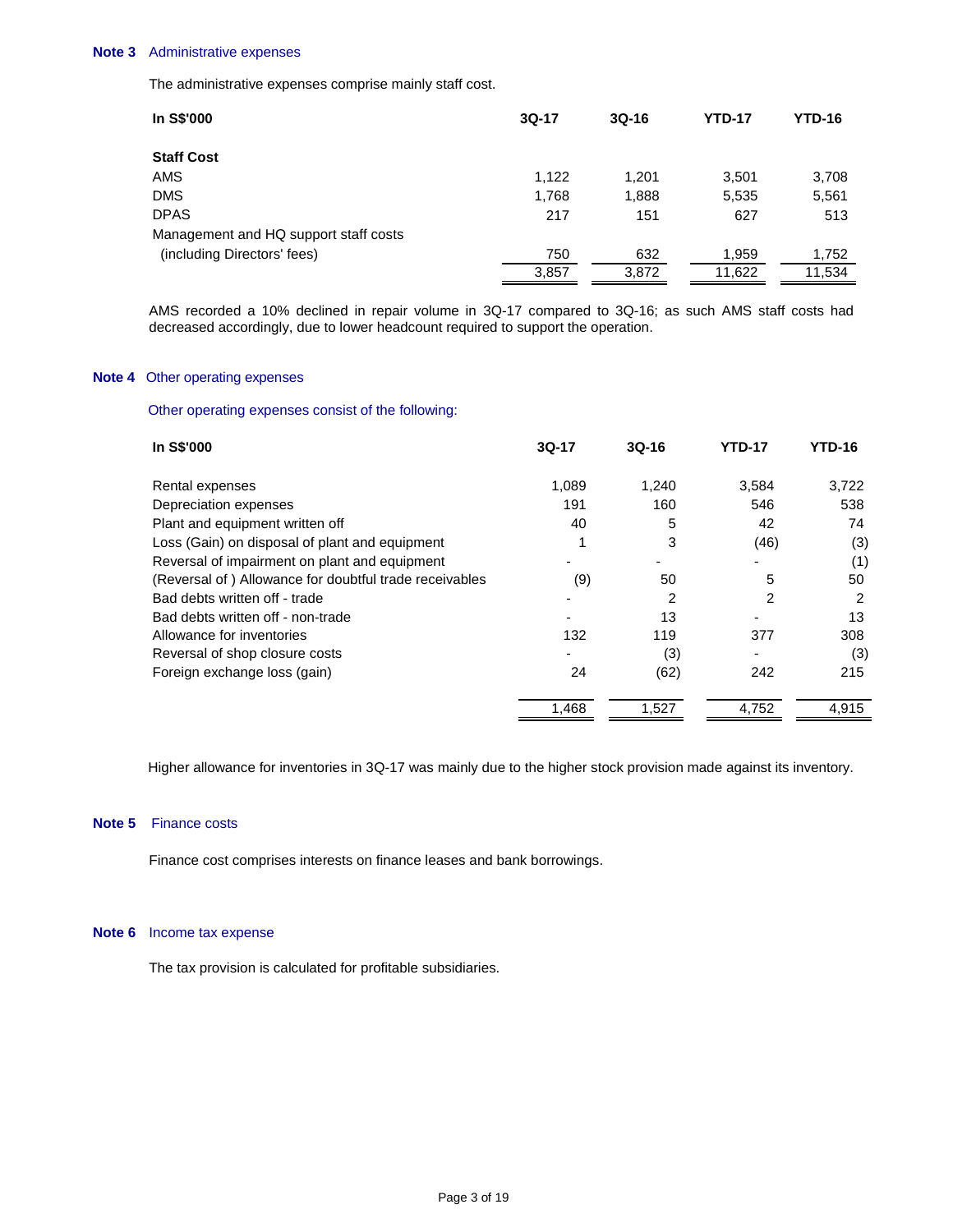# **Note 7** Income statement for discontinued operations

| In S\$'000                        | 3Q-17          | $3Q-16$   | <b>YTD-17</b> | <b>YTD-16</b> |
|-----------------------------------|----------------|-----------|---------------|---------------|
| Revenue                           |                | 17,400    | 10,246        | 40,488        |
| Cost of sales                     |                | (16, 868) | (9,936)       | (39, 179)     |
| <b>Gross Profit</b>               |                | 532       | 310           | 1,309         |
| Other income                      |                | 5         | 9             | 12            |
| Administrative expenses           |                | (449)     | (378)         | (1, 333)      |
| Other operating expenses          | 7              | (250)     | (275)         | (138)         |
| Profit (Loss) before income tax   | $\overline{7}$ | (162)     | (334)         | (150)         |
| Income tax expense                |                |           |               |               |
| Profit (Loss) for the period from |                |           |               |               |
| discontinued operations           | 7              | (162)     | (334)         | (150)         |
| Profit (Loss) attributable to:    |                |           |               |               |
| Owners of the Company             | (1)            | (83)      | (190)         | (415)         |
| Non-controlling interests         | 8              | (79)      | (144)         | 265           |
|                                   | 7              | (162)     | (334)         | (150)         |

The comparative figures have been re-presented to report separately profit and loss items for continuing and discontinued operations.

Discontinued operations relate to operations in Myanmar inclusive of MDR Myanmar Co., Ltd, Golden Myanmar Sea Co., Ltd, Pixio Myanmar Co., Ltd and MDR Golden Myanmar Sea Co., Ltd, with the latter 2 entities having ceased their business operations in March 2017.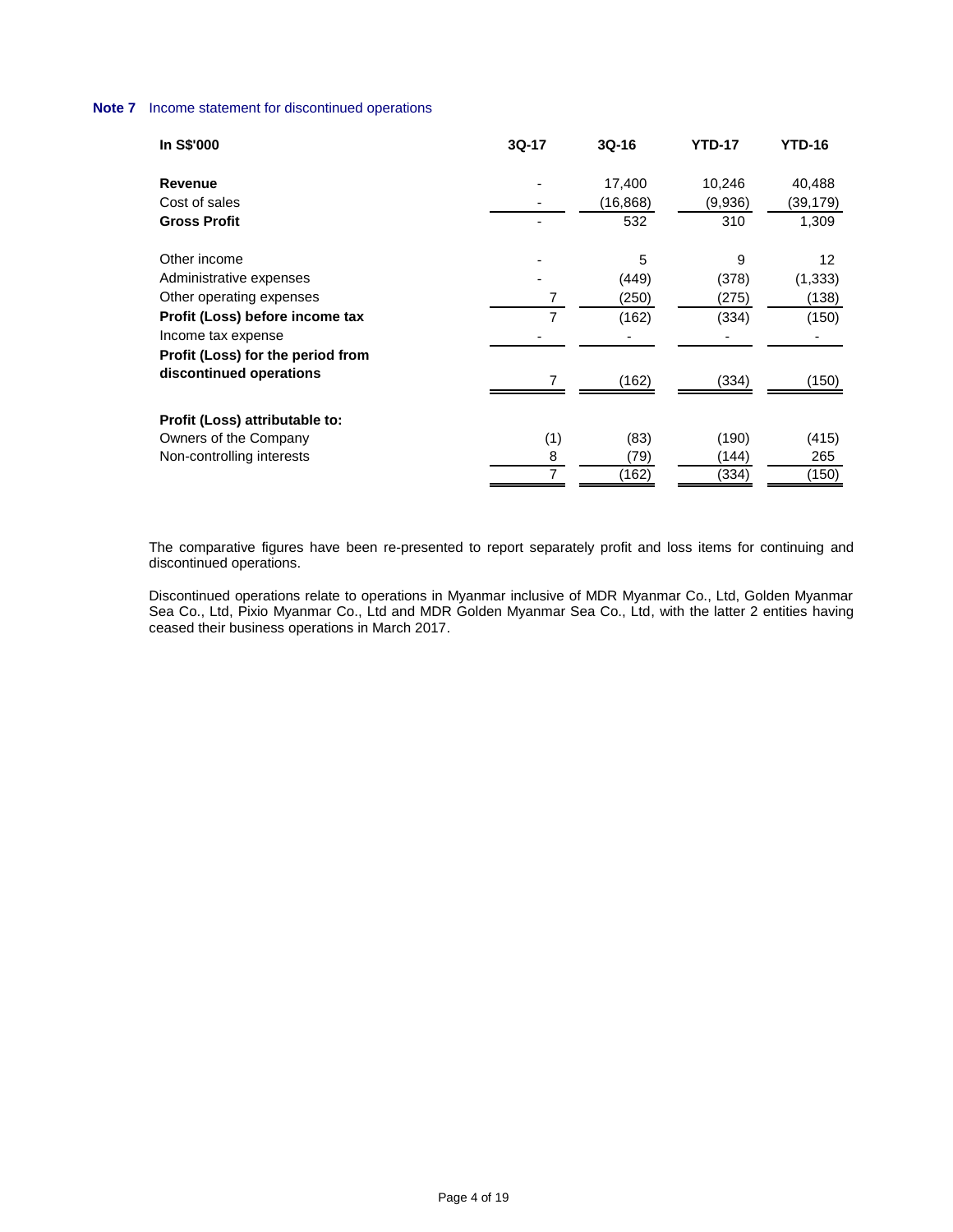# **1(b)(i) Statement of financial position (for the issuer and Group), together with a comparative statement as at the end of the immediately preceding financial year**

|                                                    | Group          |           |           | Company   |           |  |
|----------------------------------------------------|----------------|-----------|-----------|-----------|-----------|--|
| In S\$'000                                         | <b>Notes</b>   | 30-Sep-17 | 31-Dec-16 | 30-Sep-17 | 31-Dec-16 |  |
| <b>ASSETS</b>                                      |                |           |           |           |           |  |
| <b>Current assets</b>                              |                |           |           |           |           |  |
| Cash and bank balances                             |                | 16,217    | 30,817    | 3,471     | 22,090    |  |
| Trade receivables                                  | 1              | 20,360    | 20,867    | 2,008     | 3,554     |  |
| Other receivables and prepayments                  | 2              | 10,191    | 5,401     | 18,615    | 14,119    |  |
| Inventories                                        | 3              | 23,397    | 20,232    | 1,632     | 2,092     |  |
| <b>Total current assets</b>                        |                | 70,165    | 77,317    | 25,726    | 41,855    |  |
| <b>Non-current assets</b>                          |                |           |           |           |           |  |
| Investment in subsidiaries                         |                |           |           | 20,835    | 20,835    |  |
| Investment in an associate                         |                | 19        | 14        |           |           |  |
| Property, plant and equipment                      | 4              | 12,197    | 4,271     | 509       | 391       |  |
| Goodwill                                           |                | 2,798     | 2,798     |           |           |  |
| Available for sale investments                     | 5              | 13,849    |           | 13,849    |           |  |
| Prepayments                                        | $\overline{c}$ |           | 839       |           |           |  |
| <b>Total non-current assets</b>                    |                | 28,863    | 7,922     | 35,193    | 21,226    |  |
| <b>Total assets</b>                                |                | 99,028    | 85,239    | 60,919    | 63,081    |  |
| <b>Current liabilities</b>                         |                |           |           |           |           |  |
| Bank loans                                         | 6              | 1,522     |           |           |           |  |
| Trade payables                                     | 7              | 20,176    | 13,572    | 1,750     | 2,888     |  |
| Other payables                                     | 8              | 6,605     | 7,341     | 1,777     | 947       |  |
| Current portion of finance leases                  |                | 513       | 570       | 89        | 83        |  |
| Income tax payable                                 |                | 180       | 7         |           |           |  |
| <b>Total current liabilities</b>                   |                | 28,996    | 21,490    | 3,616     | 3,918     |  |
| <b>Non-current liabilities</b>                     |                |           |           |           |           |  |
| Bank loans                                         | 6              | 4,932     |           |           |           |  |
| <b>Finance leases</b>                              |                | 710       | 991       | 79        | 50        |  |
| Deferred tax liabilities                           |                | 612       | 118       |           |           |  |
| <b>Total non-current liabilities</b>               |                | 6,254     | 1,109     | 79        | 50        |  |
| Capital, reserves and<br>non-controlling interests |                |           |           |           |           |  |
| Share capital                                      |                | 153,652   | 153,652   | 153,652   | 153,652   |  |
| Capital reserve                                    |                | (859)     | (859)     | 22        | 22        |  |
| Investment revaluation reserve                     |                | (1,235)   |           | (1,235)   |           |  |
| Property revaluation reserve                       |                | 1,484     |           |           |           |  |
| Share options reserve                              |                | 145       | 311       | 145       | 311       |  |
| Foreign currency translation reserve               |                | (874)     | (825)     |           |           |  |
| <b>Accumulated losses</b>                          |                | (86, 782) | (87, 933) | (95, 360) | (94, 872) |  |
| Equity attributable to owners of                   |                |           |           |           |           |  |
| the Company                                        |                | 65,531    | 64,346    | 57,224    | 59,113    |  |
| Non-controlling interests                          |                | (1,753)   | (1,706)   |           |           |  |
| <b>Total equity</b>                                |                | 63,778    | 62,640    | 57,224    | 59,113    |  |
| <b>Total liabilities and equity</b>                |                | 99,028    | 85,239    | 60,919    | 63,081    |  |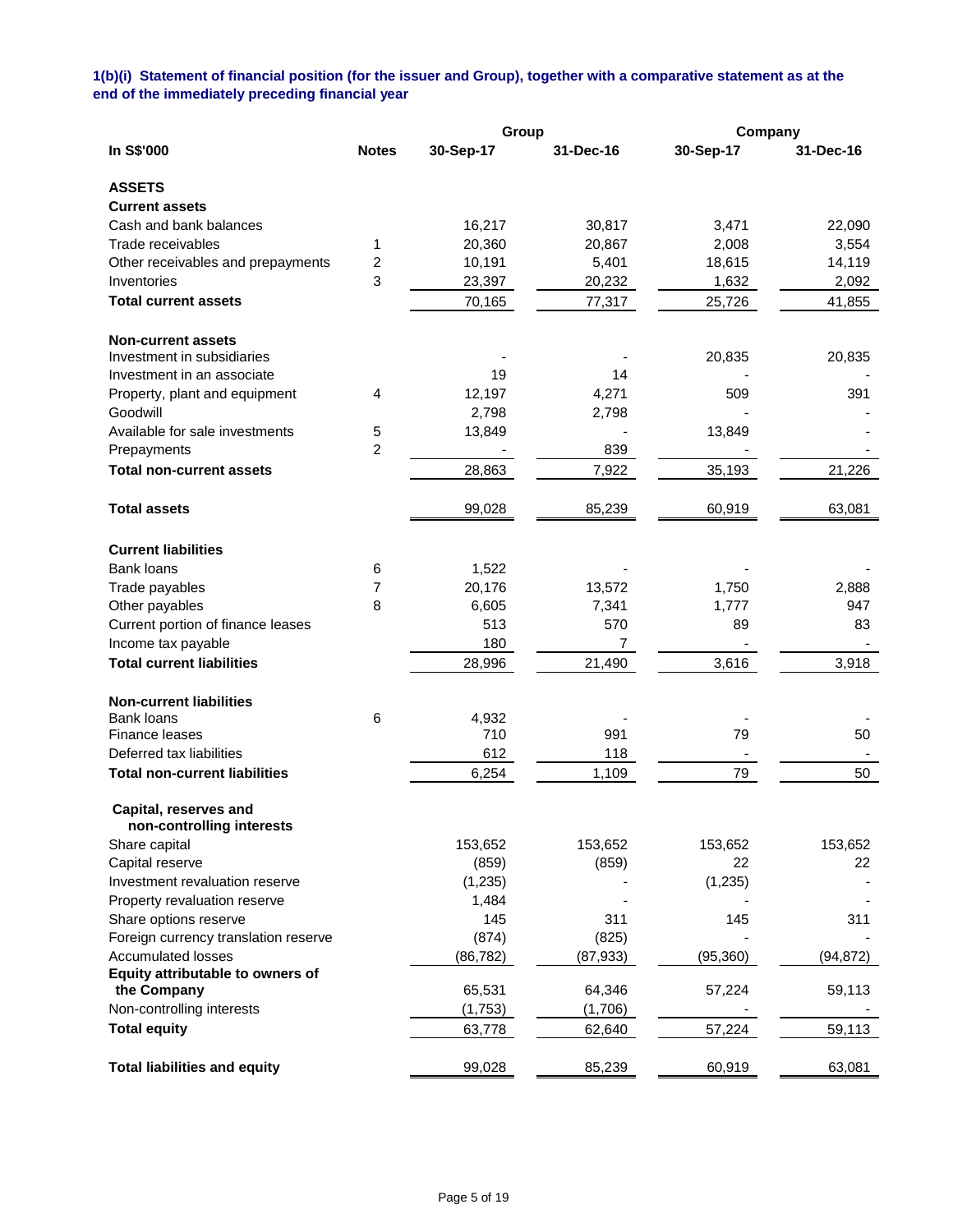# **1 Trade receivables**

The Group's trade receivables turnover as at 30 September 2017 is 26 days (31 December 2016: 22 days).

### **2 Other receivables and prepayments**

The Group's other receivables and prepayments consist mainly of the following:

| <b>S\$'000</b>                                      | 30-Sept-17 | 31-Dec-16 |
|-----------------------------------------------------|------------|-----------|
| Rental deposits                                     | 1.428      | 1.413     |
| Other receivables                                   | 7.705      | 2.758     |
| Prepayments - current                               | 342        | 776       |
| Prepayments - non-current                           |            | 258       |
| Deposits for the purchase of property – non-current |            | 581       |

Other receivables of \$7.7 million as at 30 September 2017 comprised mainly of \$1.2 million to be received from principals in relation to sell through, advertising and promotion support and \$5.0 million loan to a third party. Other receivables also included advance payment for inventory purchase of \$0.4 million.

Prepayments of \$0.3 million as at 30 September 2017 comprised mainly of deposits for the purchase of raw materials and equipment spare parts, prepayment of maintenance contract for equipment and for the last 2 months equipment hire purchase instalments, of \$0.2 million for DPAS operation.

### **3 Inventories**

The Group's inventory turnover for the quarter ended 30 September 2017 is 31 days (31 December 2016: 24 days).

Group inventories as at 30 September 2017 stood at \$23.4 million (31 December 2016: \$20.2 million) with the increase in inventory holding due mainly to the purchase of new handset models to meet the new product launches in September.

# **4 Property, plant and equipment**

The increase in property, plant and equipment was mainly attributable to the purchase of leasehold property in Malaysia for DPAS operations.

With effect from 30 September 2017, the Group changed its accounting policy with respect to the subsequent measurement of land and building included as part of property, plant and equipment from the cost model to the revaluation model.

Please refer to Section 5 on page 15 to the Announcement for details.

The leasehold property of the Group was revalued at 30 September 2017 based on independent professional valuations carried out by an accredited valuer. These valuations are determined by the valuer based on the direct comparison method that makes reference to recent market transactions.

The property, plant and equipment has included a revaluation gain of \$2.0 million resulted from the revaluation of its land and building as at 30 September 2017.

# **5 Available for sale investments**

Available-for-sale investments pertain to the investment in marketable securities during the period.

### **6 Bank loans**

Bank loans comprised mainly of new bank loans secured during the period for the financing of new property in Malaysia for DPAS operations.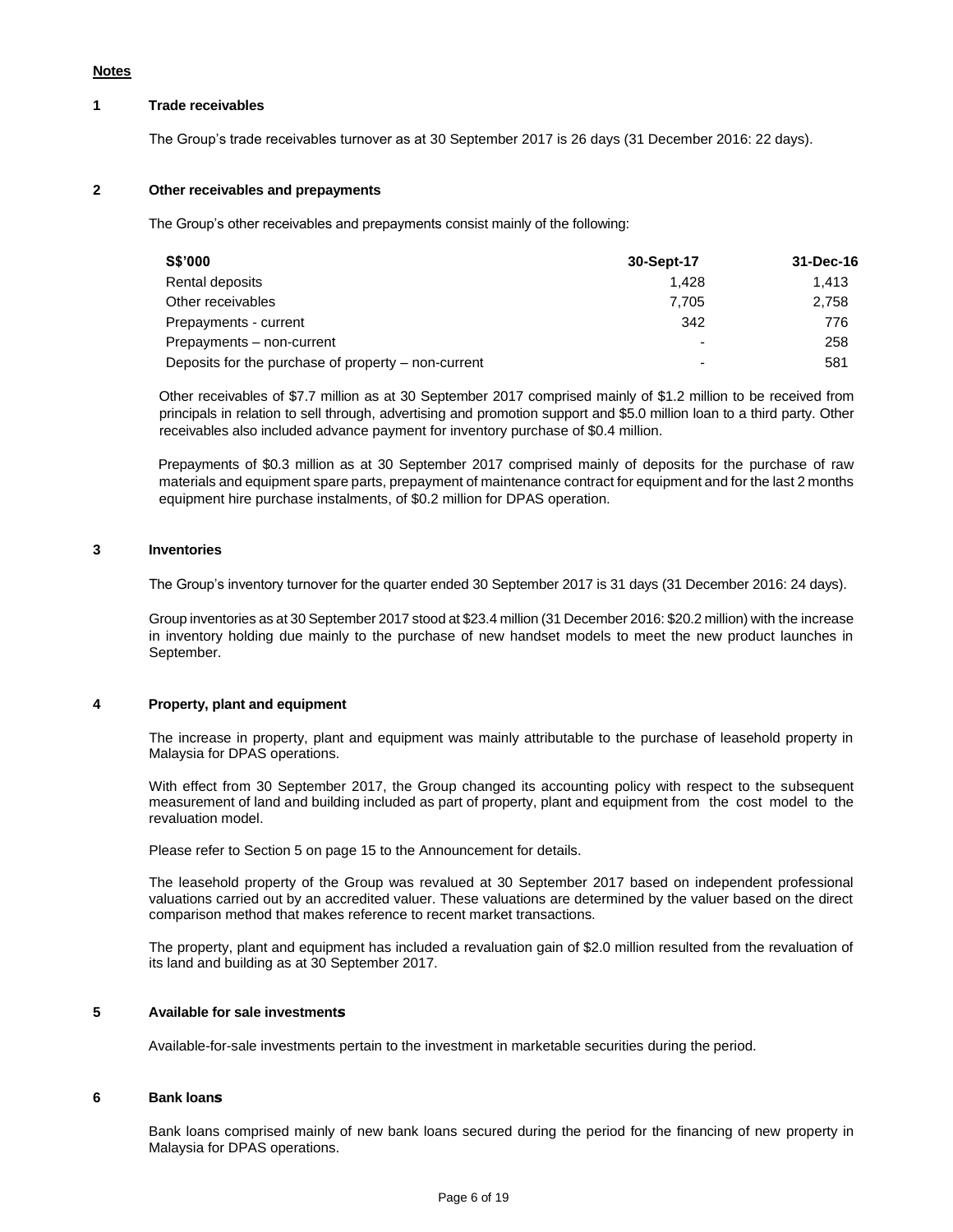# **7 Trade payables**

The Group's trade payables turnover as at 30 September 2017 is 24 days (31 December 2016: 15 days).

### **8 Other payables**

The Group's other payables consist mainly of the following:

| <b>S\$'000</b>                                                | 30-Sept-17 | 31-Dec-16 |
|---------------------------------------------------------------|------------|-----------|
| Advertising, promotion and sell through funds from principals | 1.154      | 1.485     |
| Accrued staff costs                                           | 1.134      | 1.169     |
| Other accrued operating expenses                              | 840        | 981       |

# **1(b)(ii) Aggregate amount of Group's borrowings and debt securities**

# **Amount repayable in one year or less, or on demand**

| As at 30-Sept-17    |                       | As at 31-Dec-16 |                       |  |
|---------------------|-----------------------|-----------------|-----------------------|--|
| Secured<br>(\$'000) | Unsecured<br>(\$'000) |                 | Unsecured<br>(\$'000' |  |
| 982<br>1.053        |                       | 570             | -                     |  |

### **Amount repayable after one year**

|       | As at 30-Sept-17<br>Secured<br>Unsecured<br>(\$'000)<br>(\$'000) |  | As at 31-Dec-16    |                              |  |
|-------|------------------------------------------------------------------|--|--------------------|------------------------------|--|
|       |                                                                  |  | Secured<br>(S'000) | <b>Unsecured</b><br>(\$'000) |  |
| 5.642 |                                                                  |  | 991                | $\overline{\phantom{0}}$     |  |

# **Details of collateral**

The secured borrowings comprise of outstanding finance lease of \$1.2 million on certain motor vehicles and machinery and bank loan of \$5.5 million secured against fixed deposits and an open legal mortgage over a commercial property in Malaysia.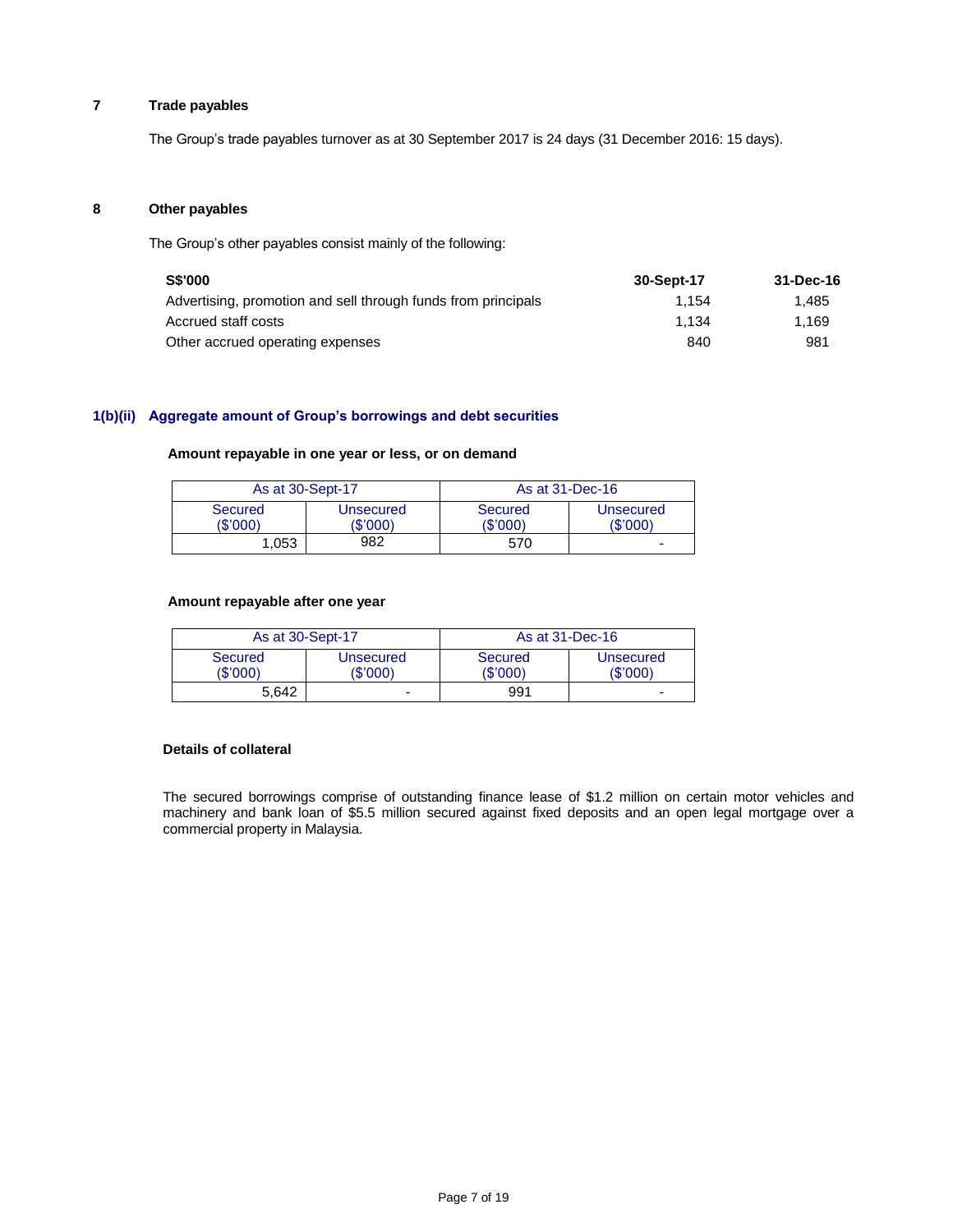# **1(c) A statement of cash flows (for the Group), together with a comparative statement for the corresponding period of the immediately preceding financial year**

| In S\$'000                                                   | 3Q-17    | 3Q-16                        | <b>YTD-17</b>  | <b>YTD-16</b>  |
|--------------------------------------------------------------|----------|------------------------------|----------------|----------------|
| <b>Operating activities</b>                                  |          |                              |                |                |
| Profit before income tax from continuing operations          | 1,521    | 1,023                        | 3,274          | 2,064          |
| Profit (Loss) before income tax from discontinued operations |          |                              |                |                |
|                                                              | 7        | (162)                        | (334)          | (150)          |
|                                                              | 1,528    | 861                          | 2,940          | 1,914          |
|                                                              |          |                              |                |                |
| Adjustments for:                                             |          |                              |                |                |
| Depreciation expenses                                        | 408      | 400                          | 1,141          | 1,209          |
| Interest expenses                                            | 89       | 31                           | 226            | 78             |
| Interest income                                              | (540)    | (40)                         | (678)          | (125)          |
| Loss (Gain) on disposal of plant and equipment               | 2        | 3                            | (119)          | (6)            |
| Plant and equipment written off                              | 40       | 5                            | 108            | 74             |
| (Reversal of) Provision for shop closure costs               |          | (3)                          | 205            | (3)            |
| Allowance for inventories                                    | 132      | 125                          | 361            | 326            |
| Reversal of impairment on plant and equipment                |          |                              |                | (1)            |
| (Reversal of) allowance for doubtful trade receivables       | (9)      | 67                           | 28             | 67             |
| Bad debts written off - trade                                |          | $\overline{2}$               | $\overline{2}$ | $\overline{c}$ |
| Bad debts written off - non-trade                            |          | 13                           |                | 13             |
| Share of profit of an associate                              | (3)      | (2)                          | (5)            | (5)            |
| Net foreign exchange loss (gain)                             | 14       | (77)                         | 128            | 18             |
| Operating cash flows before movements                        |          |                              |                |                |
| in working capital                                           | 1,661    | 1,385                        | 4,337          | 3,561          |
| Trade receivables                                            | (6,943)  | 1,561                        | 477            | 3,116          |
| Other receivables and prepayments                            | (996)    | 520                          | (303)          | 274            |
| Inventories                                                  | (1, 454) | 321                          | (3,526)        | (3, 432)       |
| Trade payables                                               | 11,668   | (10)                         | 6,604          | 1,209          |
| Other payables                                               | (3,401)  | 216                          | (933)          | (379)          |
| <b>Cash generated from operations</b>                        | 535      | 3,993                        | 6,656          | 4,349          |
| Income tax refund                                            | 70       | 23                           | 429            | 96             |
| Interest received                                            | 540      | 40                           | 678            | 125            |
| Net cash generated from operating activities                 | 1,145    | 4,056                        | 7,763          | 4,570          |
| <b>Investing activities</b>                                  |          |                              |                |                |
| Proceeds from disposal of plant and equipment                |          | (9)                          | 622            | 44             |
| Purchase of property, plant and equipment (Note A)           | (374)    | (366)                        | (6, 798)       | (829)          |
| Purchase of available-for-sale investment                    | (3,790)  | $\qquad \qquad \blacksquare$ | (15,084)       |                |
| Net cash used in investing activities                        | (4, 164) | (375)                        | (21, 260)      | (785)          |
|                                                              |          |                              |                |                |
| <b>Financing activities</b>                                  |          |                              |                |                |
| Interest paid                                                | (89)     | (31)                         | (226)          | (78)           |
| Repayment of obligations under finance leases                | (148)    | (140)                        | (430)          | (372)          |
| Dividends paid to shareholders                               | (500)    |                              | (1,800)        | (1,000)        |
| Dividends paid to non-controlling interest                   |          | (78)                         |                | (78)           |
| Cash pledge                                                  |          |                              | (1,400)        |                |
| Loan to a third party                                        |          |                              | (5,000)        |                |
| Repayment of bank borrowings                                 | (943)    |                              | (2, 112)       |                |
| Proceeds from bank borrowings                                | 982      |                              | 8,466          |                |
| Net cash used in financing activities                        | (698)    | (249)                        | (2, 502)       | (1,528)        |
|                                                              |          |                              |                |                |
| Net (decrease) increase in cash and cash equivalents         | (3,717)  | 3,432                        | (15,999)       | 2,257          |
| Cash and cash equivalents at beginning of period             | 18,496   | 29,634                       | 30,778         | 30,809         |
| Cash and cash equivalents at end of period                   | 14,779   | 33,066                       | 14,779         | 33,066         |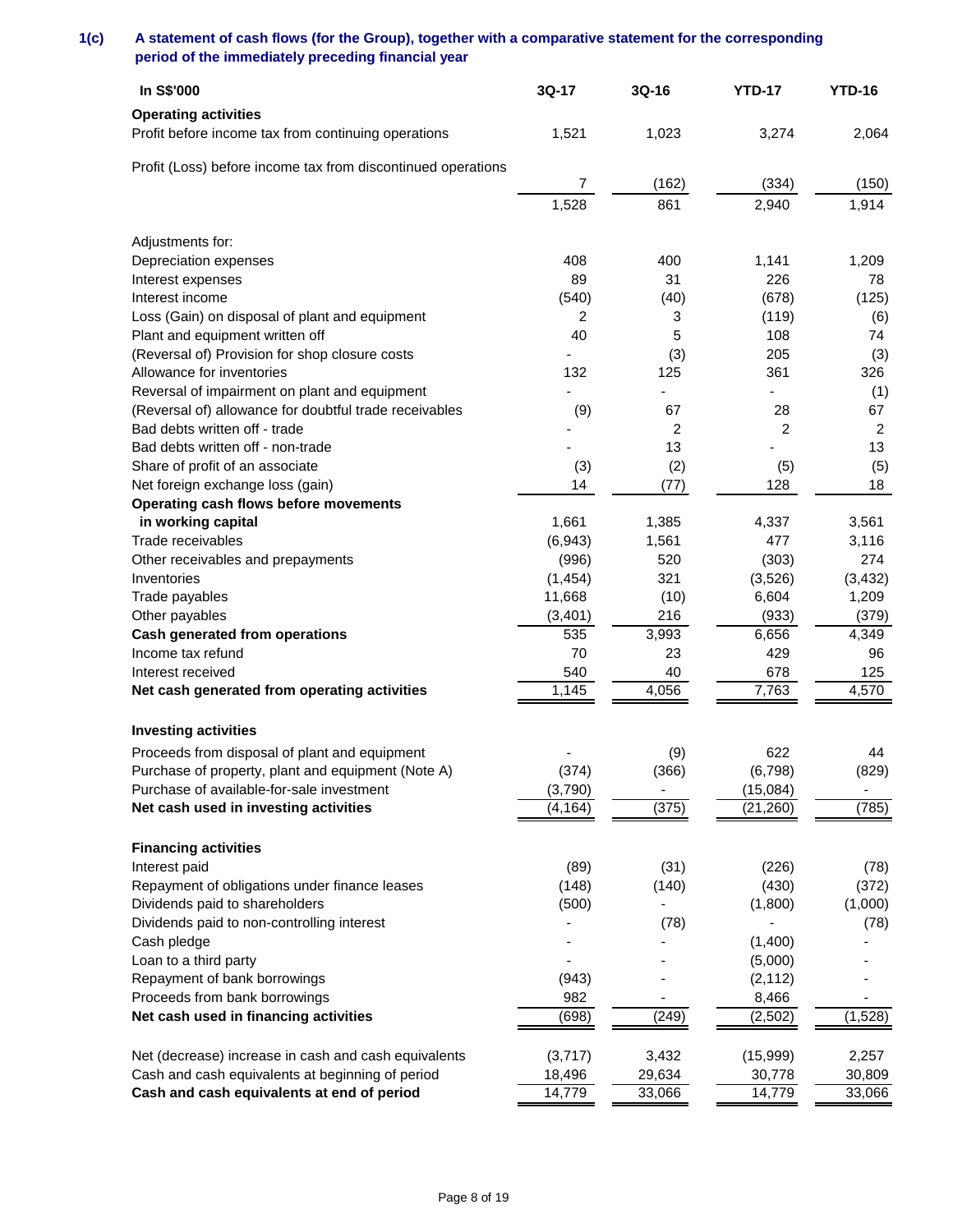# **Notes**

# **A. Purchase of property, plant and equipment:**

In 3Q-17, the Group acquired plant and equipment with an aggregate cost of \$474,000 (3Q-16: \$366,000) of which \$100,000 (3Q-16: \$Nil) was acquired under finance lease arrangements.

In YTD-17, the Group acquired plant and equipment with an aggregate cost of \$6,898,000 (YTD-16: \$1,654,000) of which \$100,000 (2016: \$825,000) was acquired under finance lease arrangements.

# **B. Cash and cash equivalents at end of period comprise of:**

| In S\$'000                 | $3Q-17$            | $3Q-16$        |
|----------------------------|--------------------|----------------|
| Cash<br>Less: Cash pledged | 16.217<br>(1, 438) | 33,106<br>(40) |
| Cash and cash equivalents  | 14.779             | 33,066         |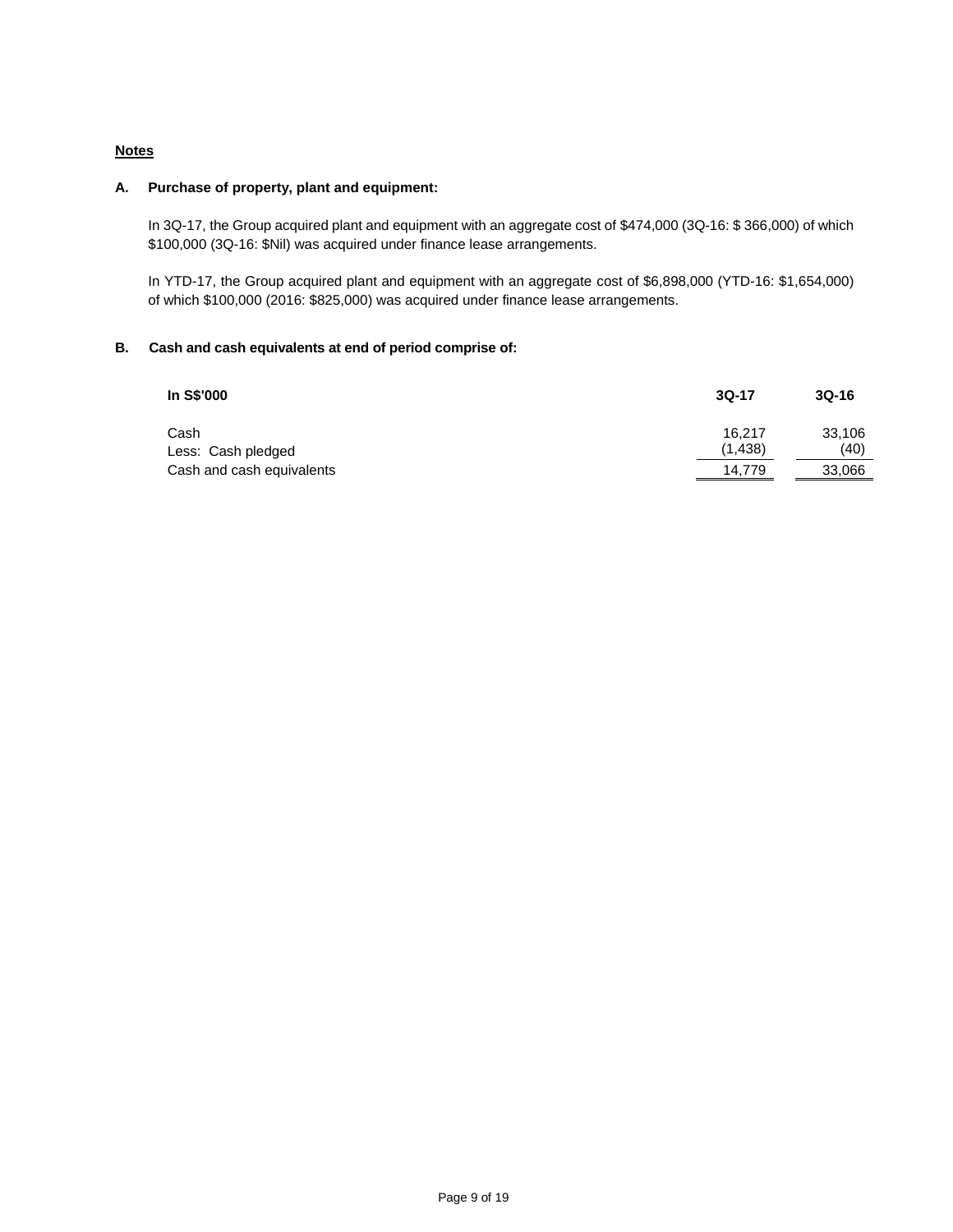# **1(d)(i) A statement (for the issuer and Group) showing either (i) all changes in equity or (ii) changes in equity other than those arising from capitalisation issues and distributions to shareholders, together with a comparative statement for the corresponding period of the immediately preceding financial year**

|                                                         | <b>Share</b> | Capital | Investment<br>revaluation | Property<br>revaluation | Share<br>options | <b>Currency</b><br>translation | Accumulated    | <b>Attributable</b><br>to equity holders | Non-controlling |         |
|---------------------------------------------------------|--------------|---------|---------------------------|-------------------------|------------------|--------------------------------|----------------|------------------------------------------|-----------------|---------|
| In S\$'000<br>Group                                     | capital      | reserve | reserve                   | reserve                 | reserve          | reserve                        | losses         | of the Company                           | interests       | Total   |
| Balance as at 1 January 2017                            | 153,652      | (859)   |                           |                         | 311              | (825)                          | (87, 933)      | 64,346                                   | (1,706)         | 62,640  |
| Total comprehensive income (loss) for the period        |              |         |                           |                         |                  |                                |                |                                          |                 |         |
| Profit (Loss) for the period                            |              |         |                           |                         |                  |                                | 188            | 188                                      | (201)           | (13)    |
| Other comprehensive (loss) income for the period        |              |         |                           |                         |                  | (73)                           |                | (73)                                     | 33              | (40)    |
| <b>Total</b>                                            |              |         |                           |                         |                  | (73)                           | 188            | 115                                      | (168)           | (53)    |
| Transactions with owners, recognised directly in equity |              |         |                           |                         |                  |                                |                |                                          |                 |         |
| Transfer between reserves upon expiry of share option   |              |         |                           |                         | (21)             |                                | 21             |                                          |                 |         |
| <b>Total</b>                                            |              |         |                           |                         | (21)             |                                | 21             |                                          |                 |         |
| Balance as at 31 March 2017                             | 153,652      | (859)   |                           |                         | 290              | (898)                          | (87, 724)      | 64,461                                   | (1,874)         | 62,587  |
| Total comprehensive income for the period               |              |         |                           |                         |                  |                                |                |                                          |                 |         |
| Profit for the period                                   |              |         |                           |                         |                  |                                | 1,201          | 1,201                                    | 70              | 1,271   |
| Other comprehensive income for the period               |              |         | 54                        |                         |                  | 25                             |                | 79                                       | 10              | 89      |
| <b>Total</b>                                            |              |         | 54                        |                         |                  | $\overline{25}$                | 1,201          | 1,280                                    | 80              | 1,360   |
| Transactions with owners, recognised directly in equity |              |         |                           |                         |                  |                                |                |                                          |                 |         |
| <b>Dividends</b>                                        |              |         |                           |                         |                  |                                | (1,300)        | (1,300)                                  |                 | (1,300) |
| Transfer between reserves upon expiry of share option   |              |         |                           |                         | (135)            |                                | 135            |                                          |                 |         |
| Total                                                   |              |         |                           |                         | (135)            |                                | (1, 165)       | (1,300)                                  |                 | (1,300) |
| Balance as at 30 June 2017                              | 153,652      | (859)   | 54                        |                         | 155              | (873)                          | (87,688)       | 64,441                                   | (1,794)         | 62,647  |
| Total comprehensive income (loss) for the period        |              |         |                           |                         |                  |                                |                |                                          |                 |         |
| Profit for the period                                   |              |         |                           |                         |                  |                                | 1,396          | 1,396                                    | 29              | 1,425   |
| Other comprehensive (loss) income for the period        |              |         | (1,289)                   | 1,484                   |                  | (1)                            | $\blacksquare$ | 194                                      | 12              | 206     |
| <b>Total</b>                                            |              |         | (1, 289)                  | 1,484                   |                  | (1)                            | 1,396          | 1,590                                    | 41              | 1,631   |
| Transactions with owners, recognised directly in equity |              |         |                           |                         |                  |                                |                |                                          |                 |         |
| <b>Dividends</b>                                        |              |         |                           |                         |                  |                                | (500)          | (500)                                    |                 | (500)   |
| Transfer between reserves upon expiry of share option   |              |         |                           |                         | (10)             |                                | 10             | $\sim$                                   |                 | $\sim$  |
| Total                                                   |              |         |                           |                         | (10)             |                                | (490)          | (500)                                    |                 | (500)   |
| Balance as at 30 September 2017                         | 153,652      | (859)   | (1,235)                   | 1,484                   | 145              | (874)                          | (86, 782)      | 65,531                                   | (1,753)         | 63,778  |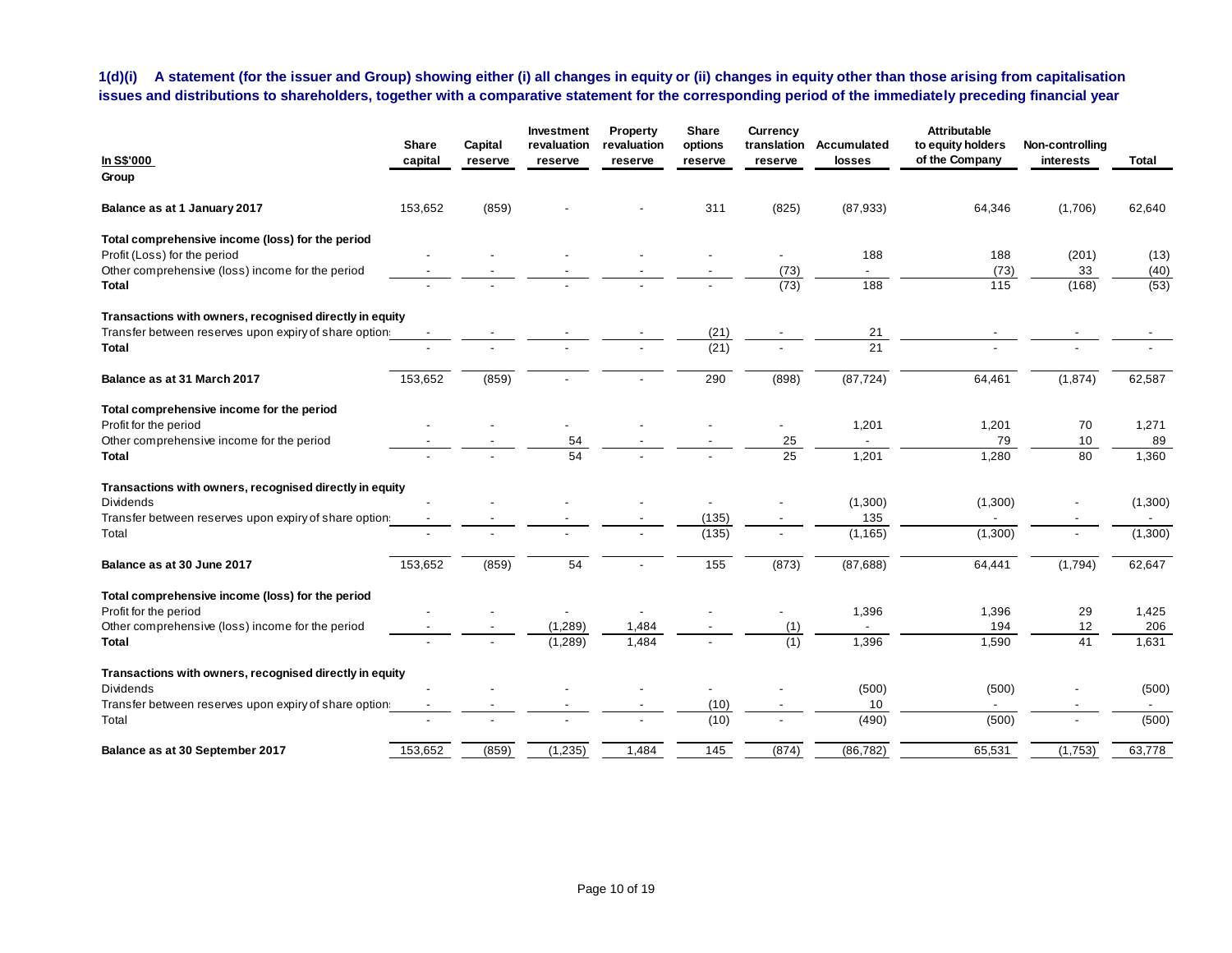|                                                         | Share   | Capital | Investment<br>revaluation | Property<br>revaluation | Share<br>options | <b>Currency</b><br>translation | Accumulated | <b>Attributable</b><br>to equity holders | Non-controlling |         |
|---------------------------------------------------------|---------|---------|---------------------------|-------------------------|------------------|--------------------------------|-------------|------------------------------------------|-----------------|---------|
| In S\$'000                                              | capital | reserve | reserve                   | reserve                 | reserve          | reserve                        | losses      | of the Company                           | interests       | Total   |
| Group                                                   |         |         |                           |                         |                  |                                |             |                                          |                 |         |
| Balance as at 1 January 2016                            | 153,652 | (859)   |                           |                         | 316              | (672)                          | (89, 878)   | 62,559                                   | (1,828)         | 60,731  |
| Total comprehensive income (loss) for the period        |         |         |                           |                         |                  |                                |             |                                          |                 |         |
| (Loss) Profit for the period                            |         |         |                           |                         |                  |                                | (169)       | (169)                                    | 262             | 93      |
| Other comprehensive income for the period               |         |         |                           |                         |                  | 162                            |             | 162                                      | 42              | 204     |
| <b>Total</b>                                            |         |         |                           |                         |                  | 162                            | (169)       | (7)                                      | 304             | 297     |
| Transactions with owners, recognised directly in equity |         |         |                           |                         |                  |                                |             |                                          |                 |         |
| Transfer between reserves upon expiry of share option:  |         |         |                           |                         | (5)              |                                | 5           |                                          |                 |         |
| <b>Total</b>                                            |         |         |                           |                         | (5)              |                                | 5           |                                          |                 |         |
| Balance as at 31 March 2016                             | 153,652 | (859)   |                           |                         | 311              | (510)                          | (90, 042)   | 62,552                                   | (1,524)         | 61,028  |
| Total comprehensive income (loss) for the period        |         |         |                           |                         |                  |                                |             |                                          |                 |         |
| Profit for the period                                   |         |         |                           |                         |                  |                                | 536         | 536                                      | 165             | 701     |
| Other comprehensive (loss) income for the period        |         |         |                           |                         |                  | (112)                          |             | (112)                                    | 13              | (99)    |
| <b>Total</b>                                            |         |         |                           |                         |                  | (112)                          | 536         | 424                                      | 178             | 602     |
| Transactions with owners, recognised directly in equity |         |         |                           |                         |                  |                                |             |                                          |                 |         |
| <b>Dividends</b>                                        |         |         |                           |                         |                  |                                | (1,000)     | (1,000)                                  |                 | (1,000) |
| Total                                                   |         |         |                           |                         |                  |                                | (1,000)     | (1,000)                                  |                 | (1,000) |
| Balance as at 30 June 2016                              | 153,652 | (859)   |                           |                         | 311              | (622)                          | (90, 506)   | 61,976                                   | (1,346)         | 60,630  |
| Total comprehensive income (loss) for the period        |         |         |                           |                         |                  |                                |             |                                          |                 |         |
| Profit (Loss) for the period                            |         |         |                           |                         |                  |                                | 757         | 757                                      | (67)            | 690     |
| Other comprehensive loss for the period                 |         |         |                           |                         |                  | (74)                           |             | (74)                                     | (25)            | (99)    |
| <b>Total</b>                                            |         |         |                           |                         |                  | (74)                           | 757         | 683                                      | (92)            | 591     |
| Balance as at 30 September 2016                         | 153,652 | (859)   |                           |                         | 311              | (696)                          | (89, 749)   | 62,659                                   |                 | 61,221  |
|                                                         |         |         |                           |                         |                  |                                |             |                                          | (1,438)         |         |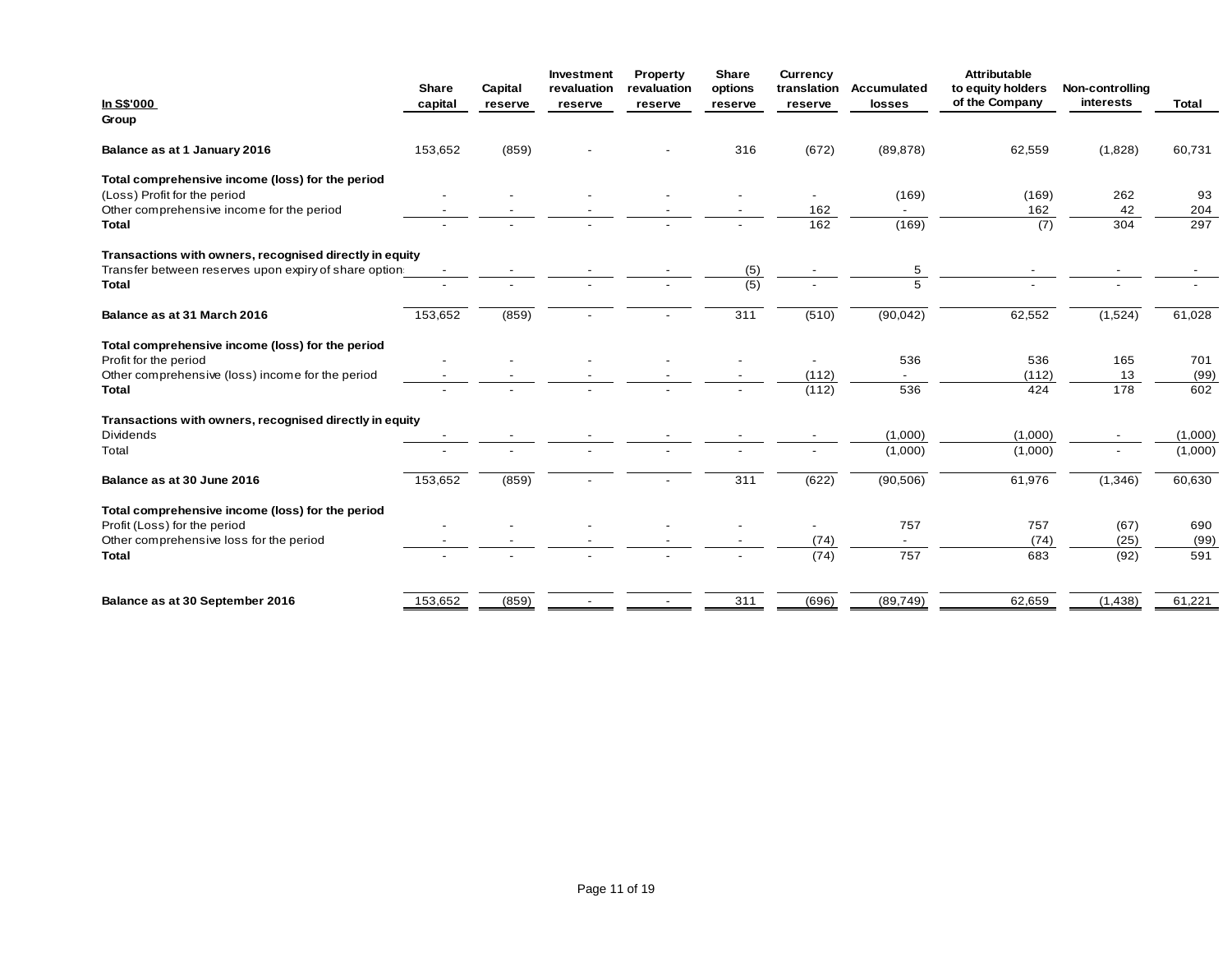| <b>In S\$'000</b><br>Company                                                                                                                          | <b>Share</b><br>capital | Capital<br>reserve | <b>Investment</b><br>revaluation<br>reserve | <b>Share</b><br>options<br>reserve | <b>Accumulated</b><br>losses | <b>Total</b>            |
|-------------------------------------------------------------------------------------------------------------------------------------------------------|-------------------------|--------------------|---------------------------------------------|------------------------------------|------------------------------|-------------------------|
| Balance as at 1 January 2017                                                                                                                          | 153,652                 | 22                 |                                             | 311                                | (94, 872)                    | 59,113                  |
| Loss for the period, representing total comprehensive loss<br>for the period                                                                          |                         |                    |                                             |                                    | (485)                        | (485)                   |
| Transactions with owners, recognised directly in equity<br>Transfer between reserves upon expiry of share options<br><b>Total</b>                     |                         |                    |                                             | (21)<br>(21)                       | 21<br>$\overline{21}$        |                         |
| Balance as at 31 March 2017                                                                                                                           | 153,652                 | 22                 |                                             | 290                                | (95, 336)                    | 58,628                  |
| Total comprehensive income for the period<br>Profit for the period<br>Other comprehensive income<br><b>Total</b>                                      |                         |                    | 54<br>54                                    |                                    | 997<br>997                   | 997<br>54<br>1,051      |
| Transactions with owners, recognised directly in equity<br><b>Dividends</b><br>Transfer between reserves upon expiry of share options<br>Total        |                         |                    |                                             | (135)<br>(135)                     | (1,300)<br>135<br>(1, 165)   | (1,300)<br>(1,300)      |
| Balance as at 30 June 2017                                                                                                                            | 153,652                 | 22                 | 54                                          | 155                                | (95, 504)                    | 58,379                  |
| Total comprehensive (loss) income for the period<br>Profit for the period<br>Other comprehensive (loss)<br>Total                                      |                         |                    | (1,289)<br>(1,289)                          |                                    | 634<br>634                   | 634<br>(1,289)<br>(655) |
| Transactions with owners, recognised directly in equity<br><b>Dividends</b><br>Transfer between reserves upon expiry of share options<br><b>Total</b> |                         |                    |                                             | (10)<br>(10)                       | (500)<br>10<br>(490)         | (500)<br>(500)          |
| Balance as at 30 September 2017                                                                                                                       | 153,652                 | 22                 | (1, 235)                                    | 145                                | (95, 360)                    | 57,224                  |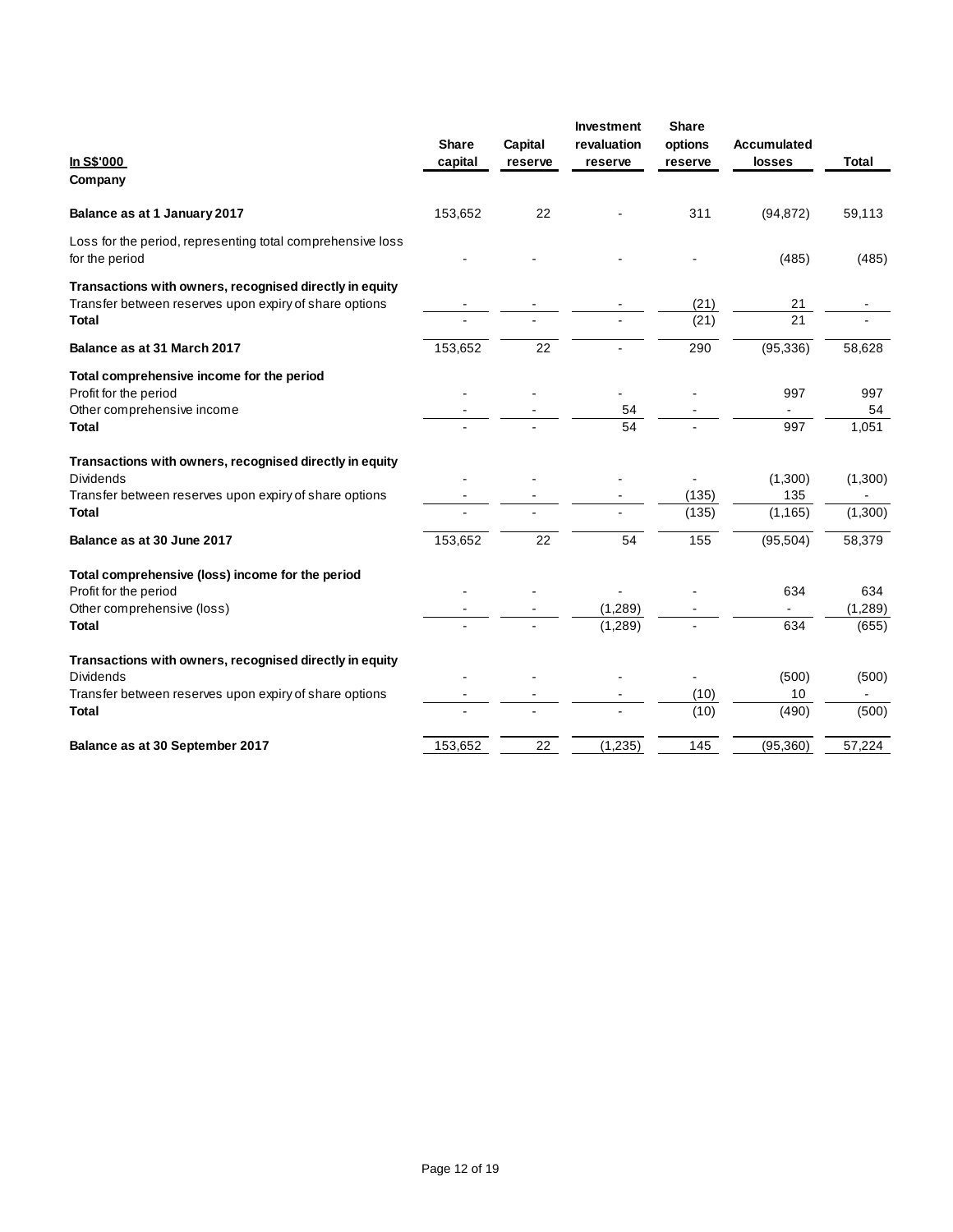| In S\$'000<br>Company                                                                                                      | <b>Share</b><br>capital | Capital<br>reserve | <b>Investment</b><br>revaluation<br>reserve | <b>Share</b><br>options<br>reserve | Accumulated<br>losses | Total              |
|----------------------------------------------------------------------------------------------------------------------------|-------------------------|--------------------|---------------------------------------------|------------------------------------|-----------------------|--------------------|
| Balance as at 1 January 2016                                                                                               | 153,652                 | 22                 |                                             | 316                                | (95, 185)             | 58,805             |
| Loss for the period, representing total comprehensive loss for the<br>period                                               |                         |                    |                                             |                                    | (529)                 | (529)              |
| Transactions with owners, recognised directly in equity<br>Transfer between reserves upon expiry of share options<br>Total |                         |                    |                                             | (5)<br>(5)                         | 5<br>5                |                    |
| Balance as at 31 March 2016                                                                                                | 153,652                 | 22                 |                                             | 311                                | (95, 709)             | 58,276             |
| Loss for the period, representing total comprehensive loss for the<br>period                                               |                         |                    |                                             |                                    | (3)                   | (3)                |
| Transactions with owners, recognised directly in equity<br><b>Dividends</b><br>Total                                       |                         |                    |                                             |                                    | (1,000)<br>(1,000)    | (1,000)<br>(1,000) |
| Balance as at 30 June 2016                                                                                                 | 153,652                 | 22                 |                                             | 311                                | (96, 712)             | 57,273             |
| Profit for the period, representing total comprehensive income for<br>the period                                           |                         |                    |                                             |                                    | 145                   | 145                |
| Balance as at 30 September 2016                                                                                            | 153,652                 | 22                 |                                             | 311                                | (96, 567)             | 57,418             |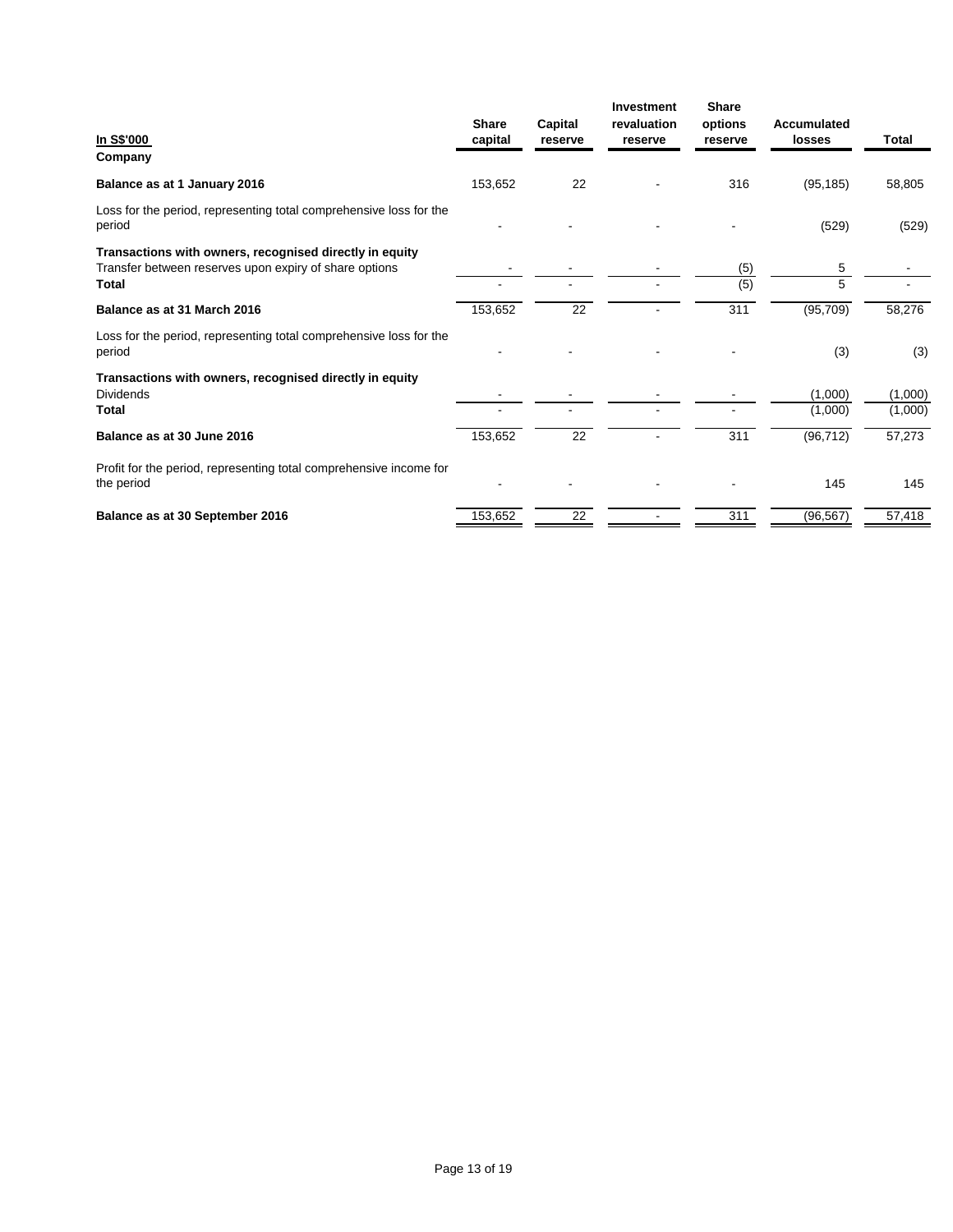**1(d)(ii) Details of any changes in the Company's share capital arising from rights issue, bonus issue, share buybacks, exercise of share options or warrants, conversion of other issues of equity securities, issue of shares for cash or as consideration for acquisition or for any other purpose since the end of the previous period reported on. State also the number of shares that may be issued on conversion of all the outstanding convertibles as at the end of the current financial period reported on and as at the end of the corresponding period of the immediately preceding financial year**

### **Issued share capital**

There were no movements in the Company's issued share capital for the quarter ended 30 September 2017 and 30 September 2016.

As at 30 September 2017, the Company's issued and paid-up capital was \$153,652,141 (3Q-16: \$153,652,141) divided into 12,528,241,084 (3Q-16: 12,528,241,084) shares.

### **Share options**

The Company had a share option scheme known as mDR Limited Share Option Scheme 2003 which was approved by members of the Company at the Extraordinary General Meeting held on 13 January 2003. The Scheme expired on 12 January 2013. Upon expiration of the Scheme, no further share option can be granted but the provisions of the Scheme will remain in full force and effect in respect of any share options granted prior to the expiration but not exercised at the time of expiration.

At 30 September 2017, there were 7,300,000 (30 September 2016: 43,485,000) outstanding share options which would entitle the holders to subscribe for a total of 7,300,000 (30 September 2016: 43,485,000) ordinary shares. If exercised, these share options represent approximately 0.06% of the share capital consisting of 12,528,241,084 issued shares at 30 September 2017.

# **1(d)(iii) To show the total number of issued shares excluding treasury shares as at the end of the current financial period and as at the end of the immediately preceding year.**

|                    | <b>Number of ordinary shares</b> |                       |  |  |
|--------------------|----------------------------------|-----------------------|--|--|
|                    | 30-Sept-17                       | 31-Dec-16             |  |  |
| Issued and paid up | <u>12,528,241,084</u>            | <u>12,528,241,084</u> |  |  |

### **1(d)(iv) A statement showing all sales, transfers, disposal, cancellation and/or use of treasury shares as at the end of the current financial period reported on.**

Not applicable

**2. Whether the figures have been audited, or reviewed and in accordance with which standard** 

The figures have not been audited or reviewed by the auditors of the Company.

**3. Where the figures have been audited or reviewed, the auditors' report (including any qualifications or emphasis of matter)**

Not applicable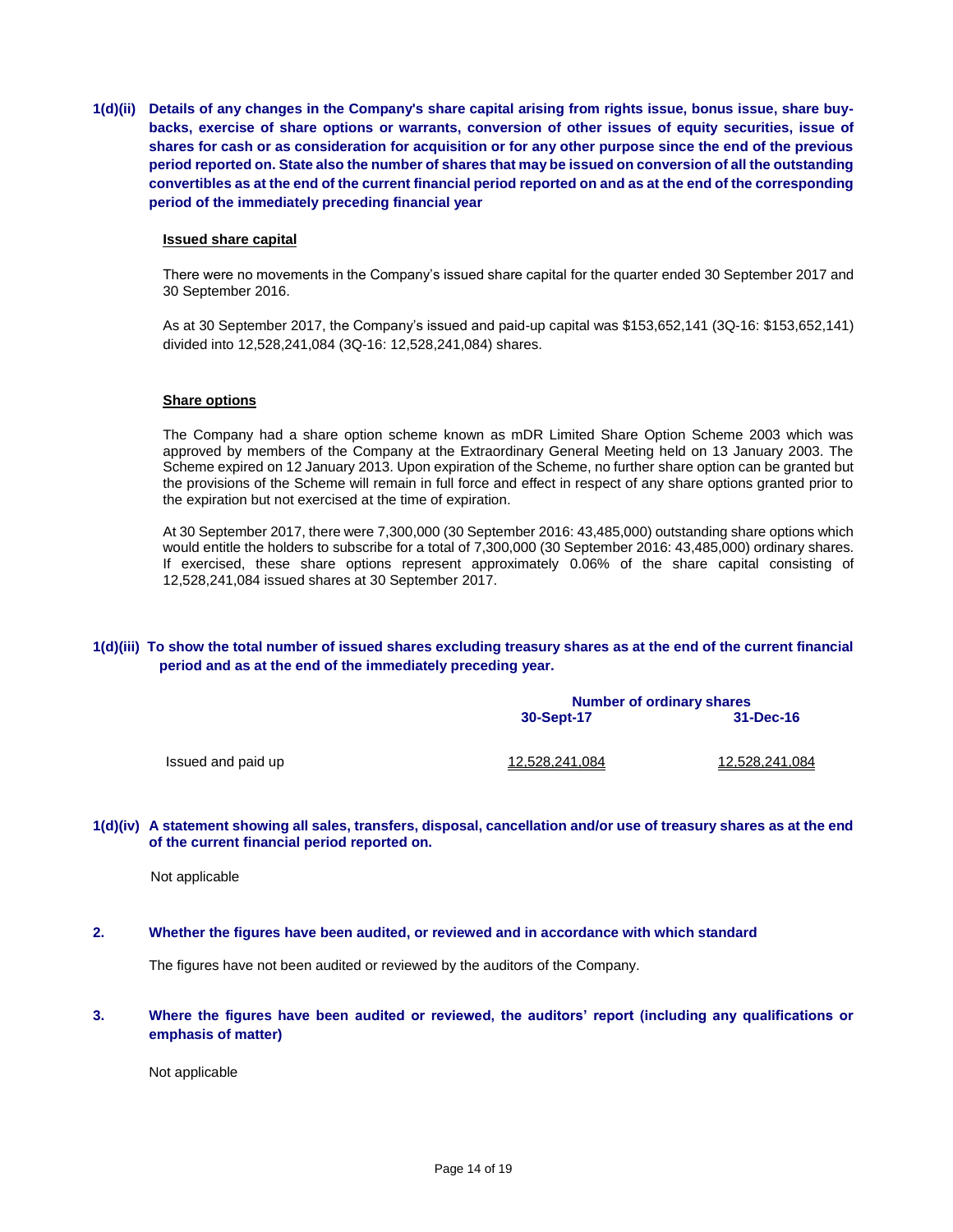## **4. Whether the same accounting policies and methods of computation as in the issuer's most recently audited annual financial statements have been applied**

The Group has applied the same accounting policies and methods of computation in the financial statements for the current financial period as compared with those used in the audited financial statements for the financial year ended 31 December 2016, except as explained in section 5 below.

# **5. If there are any changes in the accounting policies and methods of computation, including any required by an accounting standard, what has changed, as well as the reasons for, and the effect of, the change**

On 30 September 2017, the Group changed its accounting policy with respect to the subsequent measurement of leasehold land and building included as part of property, plant and equipment from the cost model to the revaluation model.

Under the revaluation model, any revaluation increase arising on the revaluation of such land and buildings is recognized in other comprehensive income and accumulated in revaluation reserve, except to the extent that it reverses a revaluation decrease for the same asset previously recognized in profit or loss, in which case the increase is credited to profit or loss to the extent of the decrease previously charged. A decrease in carrying amount arising on the revaluation of such land and buildings is charged to profit or loss to the extent that it exceeds the balance, if any, held in the property revaluation reserve relating to a previous revaluation of that asset.

The subsequent measurement of the above asset class using the revaluation model provides users with information on the net asset value of the Group that incorporates the latest valuation of the property classified as property, plant and equipment. This change in accounting policy has been applied prospectively in accordance with FRS 16 *Property, plant and equipment* and FRS 8 *Accounting policies, changes in estimates and errors*.

The effects of this change in accounting policy are set out below:-

A revaluation surplus of \$2.0 million and deferred tax liabilities of \$0.5 million have been recognized in other comprehensive income.

The additional annual depreciation arising from the adoption of the revaluation model is not material for the Group.

The Group has also adopted all the new and revised Singapore Financial Reporting Standards ("FRS") for accounting periods beginning 1 January 2017, where applicable.

The adoption of new / revised FRS and INT FRS does not result in changes to the Group's and the Company's accounting policies and has no material effect on the amounts reported for the current or prior period.

# **6. Earnings per ordinary share of the Group for the current period reported on and the corresponding period of the immediately preceding financial year, after deducting any provision for preference dividends**

| <b>Earnings (Losses) per ordinary</b><br>share                              | $3Q-17$ | $3Q-16$ | <b>YTD-17</b> | YTD-16 |
|-----------------------------------------------------------------------------|---------|---------|---------------|--------|
| (based on consolidated net profit)<br>(loss) attributable to equity holders | cents   | cents   | cents         | cents  |
| of the Company)                                                             |         |         |               |        |
| From continuing and<br>discontinued operations:                             |         |         |               |        |
| - Basic                                                                     | 0.011   | 0.006   | 0.022         | 0.009  |
| - Fully diluted                                                             | 0.011   | 0.006   | 0.022         | 0.009  |
| From continuing operations:                                                 |         |         |               |        |
| - Basic                                                                     | 0.011   | 0.007   | 0.024         | 0.012  |
| - Fully diluted                                                             | 0.011   | 0.007   | 0.024         | 0.012  |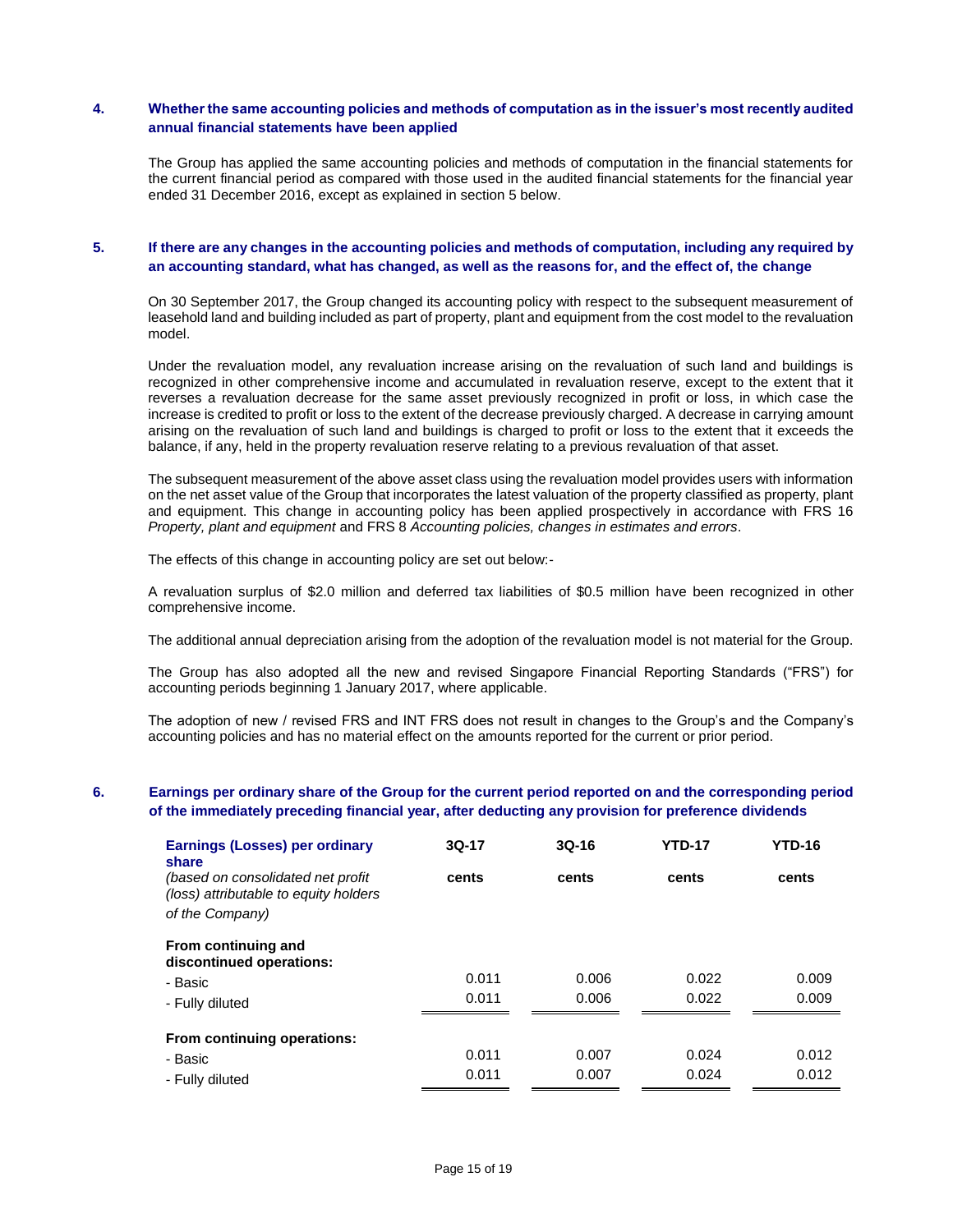| From discontinued operations: |  |
|-------------------------------|--|
|-------------------------------|--|

| - Basic         | -                        | (0.001) | (0.002) | (0.003) |
|-----------------|--------------------------|---------|---------|---------|
| - Fully diluted | $\overline{\phantom{0}}$ | (0.001) | (0.002) | (0.003) |

Basic earnings per ordinary share is computed based on the weighted average number of shares in issue during the period of 12,528,241,084 (3Q-16: 12,528,241,084).

In 3Q-17, fully diluted earnings per ordinary share is computed based on the weighted average number of shares during the period adjusted for the effect of all potential dilutive ordinary shares of 12,528,241,084.

In 3Q-17, the share options were antidilutive and hence disregarded in the calculation of diluted earnings (losses) per share.

# **7. Net asset value (for the issuer and Group) per ordinary share based on issued share capital of the issuer at the end of the (a) current period reported on and (b) immediately preceding financial year**

|                                      |                           | Group                     | Company                   |                           |  |
|--------------------------------------|---------------------------|---------------------------|---------------------------|---------------------------|--|
|                                      | 30-Sep-17<br><b>Cents</b> | 31-Dec-16<br><b>Cents</b> | 30-Sep-17<br><b>Cents</b> | 31-Dec-16<br><b>Cents</b> |  |
| Net Asset Value ("NAV") per<br>share | 0.52                      | 0.51                      | 0.46                      | 0.47                      |  |

The NAV per share as at 30 September 2017 is calculated based on 12,528,241,084 (31 December 2016: 12,528,241,084) ordinary shares.

# **8. A review of the performance of the Group, to the extent necessary for a reasonable understanding of the Group's business. The review must discuss any significant factors that affected the turnover, costs, and earnings of the Group for the current financial period reported on, including (where applicable) seasonal or cyclical factors. It must also discuss any material factors that affected the cash flow, working capital, assets or liabilities of the Group during the current financial period reported on**

### **Revenue and profit after income tax**

The Group's 3Q-17 revenue increased by 4% from \$63.2 million in 3Q-16 to \$66.1 million in 3Q-17, with a 5% increase year-on-year from \$192.1 million to \$201.8 million. The increase was mainly due to higher sales from DMS business, with higher sales volume generated from its distribution operations. Revenue from DMS business increased by 8% from \$53.9 million in 3Q-16 to \$58.4 million in 3Q-17. YTD revenue for DMS business increased by 7% from \$164.3 million in YTD-16 to \$176.2 million in YTD-17.

However, revenue from AMS business decreased by 22% from \$7.5 million in 3Q-16 to \$5.9 million in 3Q-17 and \$22.6 million in YTD-16 to \$20.1 million in YTD17 due to lower repair volumes.

The Group's gross profit margin reduced by 1% from 11% in 3Q-16 to 10% in 3Q17 but remained consistent at 10% for YTD17. DMS gross margin was lower in 3Q-17 mainly resulted from higher sales from its distribution operations which generally attracts a lower gross margin as compared to the other business units.

Other income increased by \$1.1 million quarter-on-quarter, mainly pertained to interest income earned from loan extended to a third party of \$0.5 million, dividend income from available for sale investment of \$0.3 million and bad debts recovered of \$0.2 million.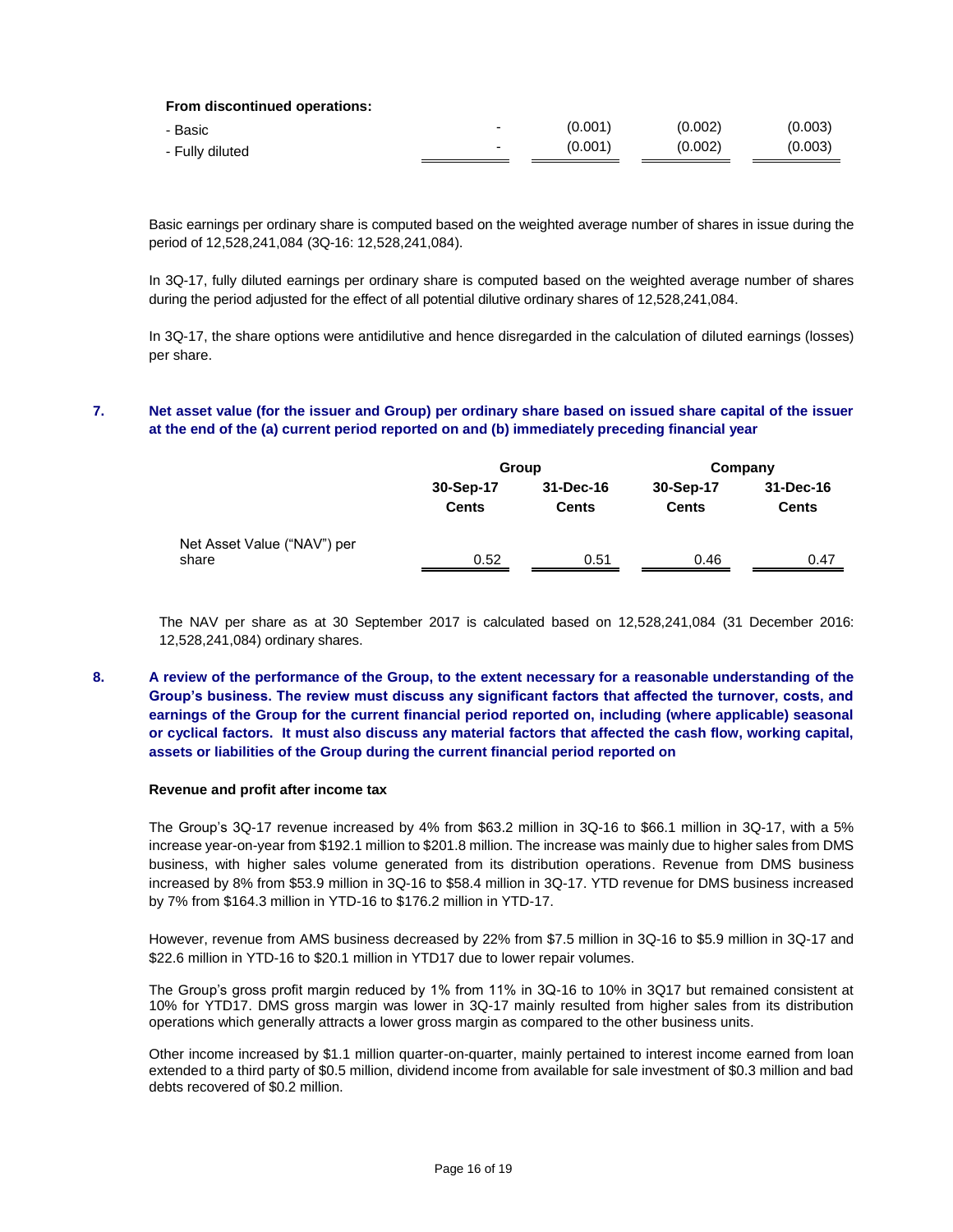Administrative expenses increased by \$0.1 million from \$4.6 million in 3Q-16 to \$4.7 million in 3Q-17, mainly due to professional fee incurred for the Rights Issue exercise.

The Group's 3Q-17 and YTD-17 net profits increased by 107% and 81% respectively from \$0.7 million in 3Q-16 to \$1.4 million in 3Q-17 and from \$1.5 million in YTD-16 to \$2.7 million in YTD-17, mainly attributed to the increase in other income.

#### **Cash Flows**

On a quarter-on-quarter and year-on-year basis, the lower cash position in 2017 is mainly due to investment in marketable securities.

# **9. Where a forecast, or a prospect statement, has been previously disclosed to shareholders, any variance between it and the actual results**

Not applicable

# **10. A commentary at the date of the announcement of the competitive conditions of the industry in which the Group operates and any known factors or events that may affect the Group in the next reporting period and the next 12 months**

Singapore's economy grew by 4.6% on a year-on-year basis in 3Q-2017, higher than the 2.9% growth in the previous quarter.(1)

In light of the improving economic outlook of the domestic economy, regular launches of new mobile devices and the Group being a key partner of principal manufacturers and telecommunication operators in the value chain (i.e. in retail, distribution and/or aftermarket services), the anticipated year-end festive season sales, and barring any unforeseen circumstances, the Group expects to deliver positive results for the rest of the year.

The Group will continue to explore strategic investments and diversification of business to strengthen its performance and improve shareholders' returns.

(1) Singapore's GDP Grew by 4.6 Per Cent in the Third Quarter of 2017, MTI Press release dated 13 October 2017.

# **11. Dividend**

### *(a) Current Financial Period Reported On*

Any dividend declared for the current financial period reported on?

None

### *(b) Corresponding Period of the Immediately Preceding Financial Year*

Any dividend declared for the corresponding period of the immediately preceding financial year?

None

*(c) Date payable*

Not applicable

#### *(d) Books closure date*

Not applicable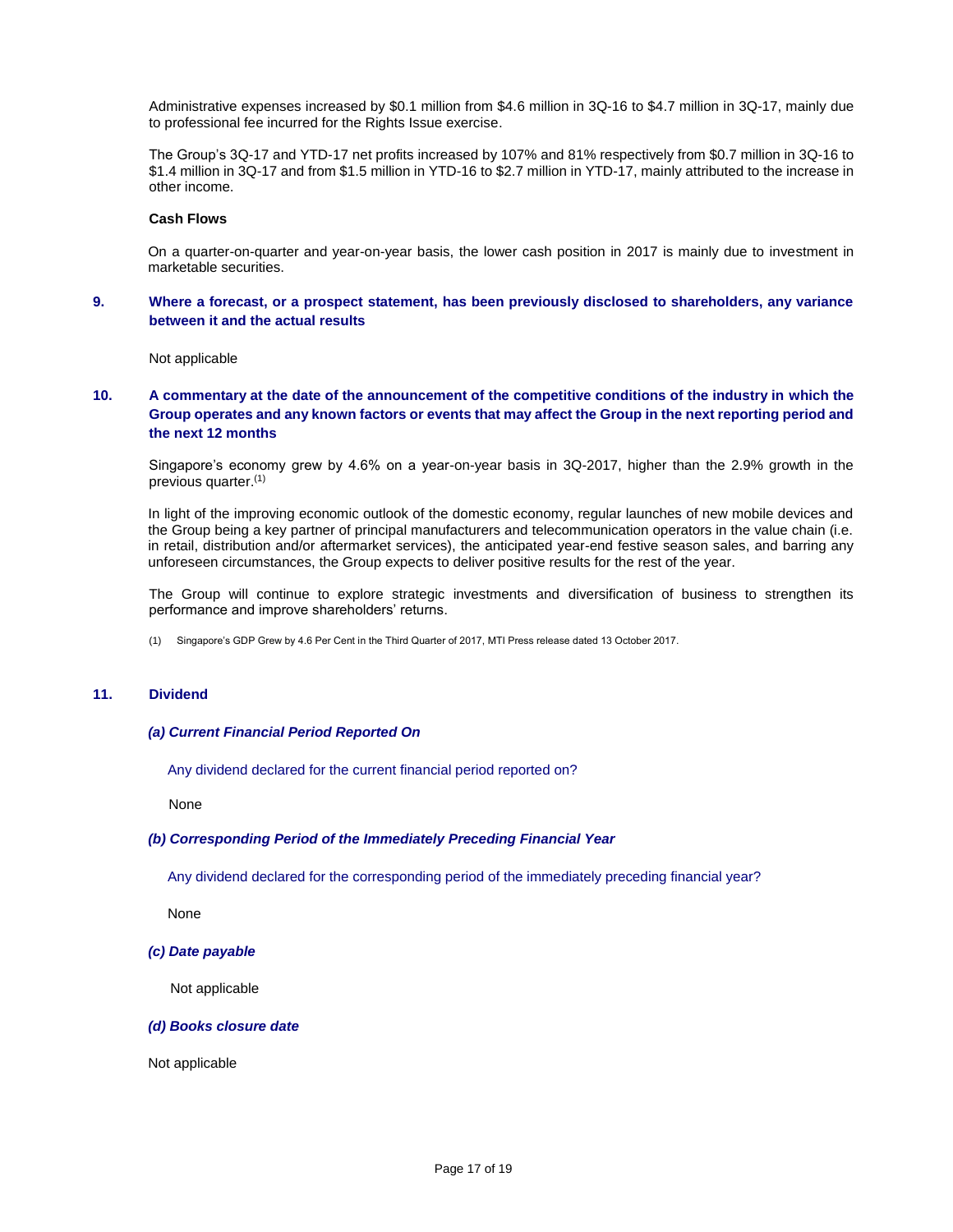# **12. If no dividend has been declared/recommended, a statement to that effect**

No dividend has been declared or recommended for the period.

# **13. Interested Person Transactions**

| Name of interested person                         | Aggregate value of all<br>interested person transactions<br>during the financial year under<br>review (excluding transactions<br>less than \$100,000 and<br>transactions conducted under<br>shareholders' mandate<br>pursuant to Rule 920 of the<br><b>SGX Listing Manual)</b> | Aggregate value of all<br>interested person transactions<br>conducted under shareholders'<br>mandate pursuant to Rule 920<br>of the SGX Listing Manual<br>(excluding transactions less<br>than \$100,000) |
|---------------------------------------------------|--------------------------------------------------------------------------------------------------------------------------------------------------------------------------------------------------------------------------------------------------------------------------------|-----------------------------------------------------------------------------------------------------------------------------------------------------------------------------------------------------------|
|                                                   | \$'000                                                                                                                                                                                                                                                                         | \$'000                                                                                                                                                                                                    |
| Pacific Organisation Pte Ltd<br>- Rental expenses | 323                                                                                                                                                                                                                                                                            |                                                                                                                                                                                                           |
| Total                                             | 323                                                                                                                                                                                                                                                                            |                                                                                                                                                                                                           |

Mr Ong Ghim Choon (Director and Chief Executive Officer of the Company) and his associate own a majority of the shares of Pacific Organisation Pte Ltd.

### **14. Use of proceeds**

In 3Q-17 and YTD-17, the Company has utilized \$2,617,796 and \$13,912,000 respectively of the proceeds from the conversion of warrants pursuant to the renounceable non-underwritten rights cum warrants issue undertaken by the Company in 2011 towards investment in marketable securities.

As at 30 September 2017, the balance of proceeds was \$Nil.

# **15. Confirmation of Undertakings under Rule 720(1) of the Listing Manual**

The Company has procured undertakings from all its directors and executive officers (in the format set out in Appendix 7.7) under Rule 720(1) of the Mainboard Rules.

### **BY ORDER OF THE BOARD**

**Ong Ghim Choon Chief Executive Officer 10 November 2017**